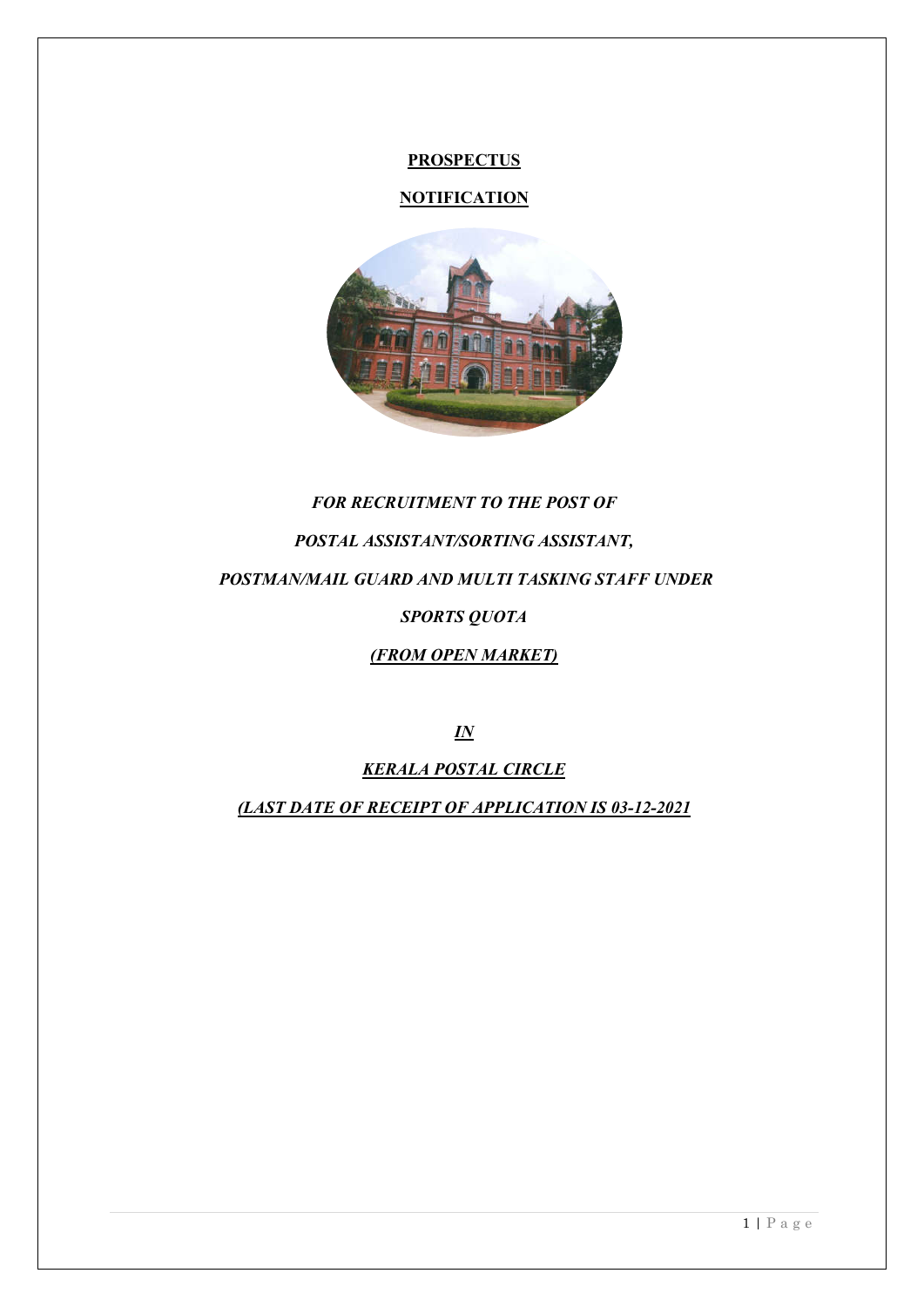# भारतीय डाक िवभाग DEPARTMENT OF POSTS, INDIA मुख्य पोस्टमास्टर जनरल कार्यालय, केरल परिमंडल, तिरुवनंतपुरम – 695 033 Office of the Chief Postmaster General, Kerala Circle, Thiruvananthapuram – 695 033

# **NOTIFICATION**

**No. Rectt/31-4/2020 dated at Thiruvananthapuram, the 21/10/2021**

# *NOTIFICATION FOR APPOINTMENT OF MERITORIOUS SPORTS PERSONS IN THE CADRE OF POSTAL ASSISTANT/ SORTING ASSISTANT, POSTMAN/MAIL GUARD AND MULTI TASKING STAFF IN KERALA POSTAL CIRCLE*

# **PROSPECTUS CUM APPLICATION FORM**

Applications are invited from Indian Nationals in the Proforma (Annexure I) for the Direct Recruitment of meritorious sportspersons from open market under **SPORTS QUOTA** for filling up the vacancies upto 2020 to the following Group 'C' posts in Kerala Postal Circle.

- i) Postal Assistant (PA) in Post Offices/ Savings Bank Control Organisation/ Circle Office & Regional Offices
- ii) Sorting Assistant (SA) in Railway Mail Service
- iii) Postman in Post office/ Mail Guard in Railway Mail Office
- iv) Multi Tasking Staff (MTS) in Post office/ Railway Mail Office

The recruitment process will be based on the guidelines issued by the Department of Personnel and Training, Government of India vide Memo No.14034/01/2013-Estt(D) dated 03.10.2013 and instructions issued thereto.

#### 2. **SCALE OF PAY**

| a | Postal Assistant/Sorting<br>Assistant | Rs $25,500/$ - to Rs.81,100/- in level 4 as per pay matrix specified in<br>Part A of schedule of Central Civil Service(Revised pay) Rules<br>2016 plus admissible allowances.<br>[Rs $5200-20200$ (Pay band-I) + Grade pay of Rs 2400/- plus<br>admissible allowances as per pre-revised scale]   |
|---|---------------------------------------|---------------------------------------------------------------------------------------------------------------------------------------------------------------------------------------------------------------------------------------------------------------------------------------------------|
| h | Postman/Mail Guard                    | Rs 21,700/- to Rs.69,100/- in level 3 as per Pay matrix specified in<br>Part A of schedule of Central Civil Service(Revised pay) Rules<br>2016 plus admissible allowances.<br>[Rs $5200-20200$ (Pay band-I) + Grade pay of Rs 2000/- plus<br>admissible allowances as per pre-revised scale]      |
| c | Multi Tasking Staff<br>(MTS)          | Rs $18,000/$ - to Rs.56,900/- in level 1 as per Pay matrix specified in<br>Part A of schedule of Central Civil Service (Revised pay) Rules<br>2016 plus admissible allowances.<br>[Rs $5200-20200$ (Pay band-I) + Grade pay of Rs 1800/- plus<br>admissible allowances as per pre-revised scale)] |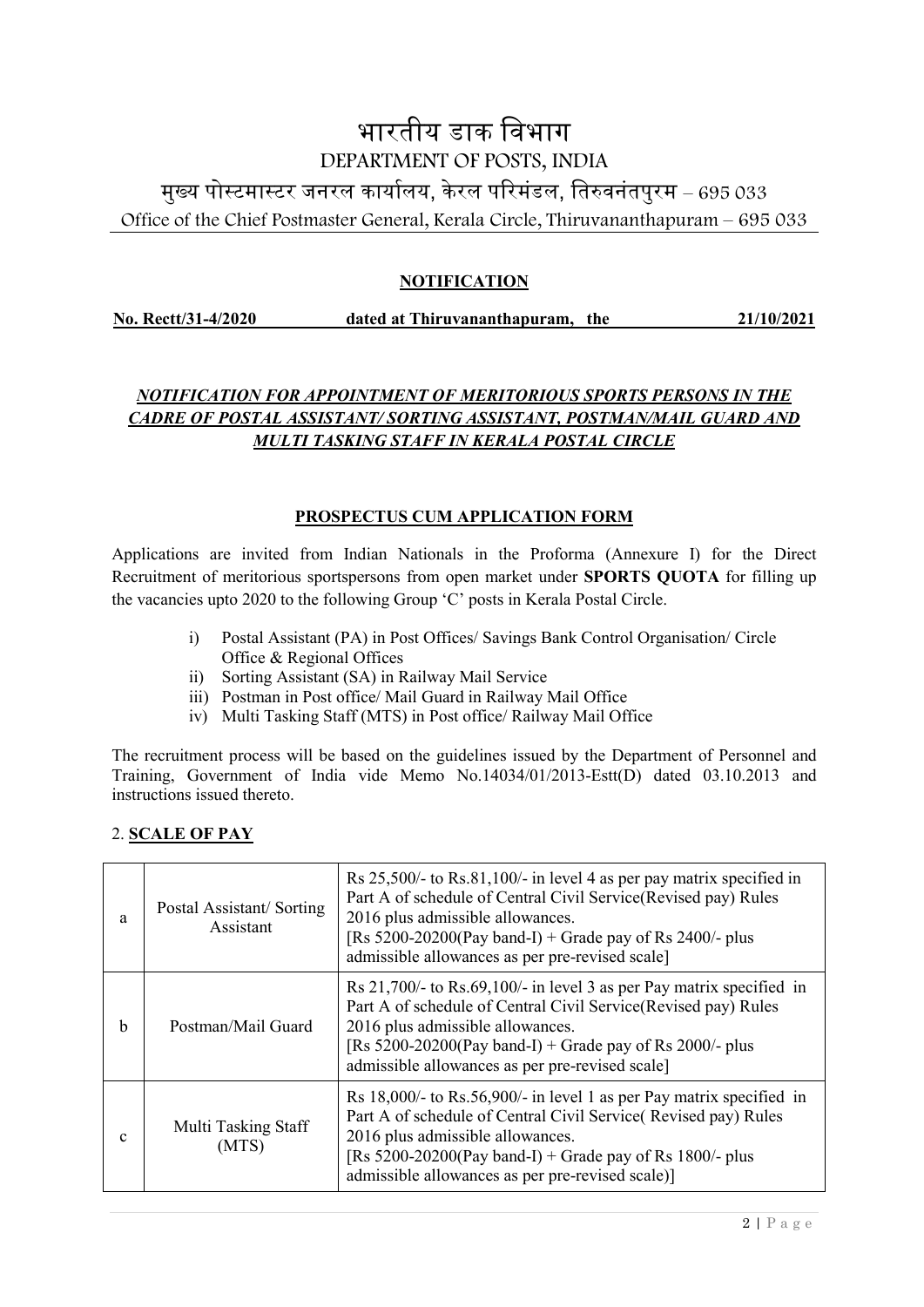3. **AGE**: The crucial date for determining the age-limit shall be 03-12-2021 i.e the closing date for receipt of applications from candidates.

| <b>SI</b><br>N <sub>0</sub> | <b>Post</b>                                   | <b>Age Limit</b>                                                                                                                                              |
|-----------------------------|-----------------------------------------------|---------------------------------------------------------------------------------------------------------------------------------------------------------------|
|                             | Postal Assistant/<br><b>Sorting Assistant</b> | Between 18-27 years (Relaxable by 3 years for OBC and 5 years for SC/ST)<br>Upto 40 years for Government Servant as per extant instructions of Govt of India. |
|                             | Postman/Mail<br>Guard                         | Between 18-27 years (Relaxable by 3 years for OBC and 5 years for SC/ST)<br>Upto 40 years for Government Servant as per extant instructions of Govt of India. |
|                             | Multi Tasking<br><b>Staff</b>                 | Between 18-25 years (Relaxable by 3 years for OBC and 5 years for SC/ST)<br>Upto 35 years for Government Servant as per extant instructions of Govt of India. |

**Note:** Relaxation in upper age limit upto the maximum of 5 years will be admissible. This concession will be admissible only to those sports persons who satisfy all other eligibility conditions relating to educational qualifications etc  $\&$  furnish a certificate in the prescribed form issued by an authority as mentioned in para no 9 (Form 1 to 5 enclosed as Annexure 2)

#### 4. **VACANCY POSITION**:-

The detailed cadre wise vacancy position is as follows.

| Cadre wise vacancy<br><b>SI</b><br>Name of the |                                           |                                   |                                    |                  |                  |                                      |
|------------------------------------------------|-------------------------------------------|-----------------------------------|------------------------------------|------------------|------------------|--------------------------------------|
| N <sub>0</sub>                                 | Division/Unit/Office                      | <b>Postal</b><br><b>Assistant</b> | <b>Sorting</b><br><b>Assistant</b> | Postman          | Mail<br>Guard    | <b>Multi</b><br><b>Tasking Staff</b> |
| 1.                                             | Aluva                                     | $\boldsymbol{0}$                  | $\boldsymbol{0}$                   |                  | $\theta$         | 0                                    |
| $\overline{2}$ .                               | Calicut                                   | 1                                 | $\overline{0}$                     | $\overline{4}$   | $\overline{0}$   | $\mathbf{1}$                         |
| $\overline{3}$ .                               | Changanassery                             | $\overline{0}$                    | $\mathbf{0}$                       |                  | $\mathbf{0}$     | $\mathbf{0}$                         |
| $\overline{4}$ .                               | Ernakulam                                 | 1                                 | $\boldsymbol{0}$                   | 5                | $\boldsymbol{0}$ | $\overline{2}$                       |
| 5.                                             | Idukki                                    | $\mathbf{0}$                      | $\boldsymbol{0}$                   | $\boldsymbol{0}$ | $\boldsymbol{0}$ | $\overline{2}$                       |
| 6.                                             | Irinjalakuda                              | $\overline{0}$                    | $\mathbf{0}$                       | 1                | $\mathbf{0}$     | $\mathbf{1}$                         |
| 7.                                             | Kannur                                    | $\overline{2}$                    | $\boldsymbol{0}$                   | $\mathbf{1}$     | $\boldsymbol{0}$ | $\mathbf{0}$                         |
| 8.                                             | Kasaragod                                 | $\mathbf{1}$                      | $\boldsymbol{0}$                   | $\boldsymbol{0}$ | $\boldsymbol{0}$ | $\mathbf{0}$                         |
| $\overline{9}$ .                               | Kollam                                    | $\boldsymbol{0}$                  | $\mathbf{0}$                       | $\overline{2}$   | $\mathbf{0}$     | 1                                    |
| 10.                                            | Kottayam                                  | $\mathbf{0}$                      | $\mathbf{0}$                       | $\overline{2}$   | $\boldsymbol{0}$ | $\mathbf{1}$                         |
| 11.                                            | Palakkad                                  | $\mathbf{0}$                      | $\mathbf{0}$                       | $\overline{3}$   | $\boldsymbol{0}$ | 1                                    |
| 12.                                            | Pathanamthitta                            | $\mathbf{0}$                      | $\boldsymbol{0}$                   | $\boldsymbol{0}$ | $\boldsymbol{0}$ |                                      |
| 13.                                            | Thalassery                                | $\mathbf{0}$                      | $\boldsymbol{0}$                   | $\mathbf{0}$     | $\boldsymbol{0}$ |                                      |
| 14.                                            | Thrissur                                  | $\overline{2}$                    | $\mathbf{0}$                       | $\overline{2}$   | $\overline{0}$   | 1                                    |
| 15.                                            | Thiruvananthapuram<br>North               | 1                                 | $\boldsymbol{0}$                   | 3                | $\boldsymbol{0}$ |                                      |
| 16.                                            | Thiruvananthapuram<br>South               | 1                                 | $\boldsymbol{0}$                   | $\overline{2}$   | $\boldsymbol{0}$ | $\boldsymbol{0}$                     |
| 17.                                            | Tirur                                     |                                   | $\boldsymbol{0}$                   | 1                | $\boldsymbol{0}$ | 1                                    |
| 18.                                            | Tiruvalla                                 | 1                                 | $\boldsymbol{0}$                   | $\mathbf{0}$     | $\boldsymbol{0}$ | $\mathbf{0}$                         |
| 19.                                            | <b>RMS CT</b>                             | $\mathbf{0}$                      | $\overline{5}$                     | $\overline{0}$   | $\boldsymbol{0}$ | 5                                    |
| 20.                                            | <b>RMS EK</b>                             | $\mathbf{0}$                      | $\overline{5}$                     | $\boldsymbol{0}$ | $\boldsymbol{0}$ | 11                                   |
| 21.                                            | <b>RMS TV</b>                             | $\mathbf{0}$                      | $\overline{3}$                     | $\mathbf{0}$     | 1                | 7                                    |
| 22.                                            | Savings Bank Control<br>Organisation      | 1                                 | $\overline{0}$                     | $\mathbf{0}$     | $\mathbf{0}$     | $\overline{0}$                       |
| 23.                                            | Circle Office/<br><b>Regional Offices</b> | $\overline{4}$                    | $\mathbf{0}$                       | $\mathbf{0}$     | $\boldsymbol{0}$ | $\mathbf{0}$                         |
|                                                | <b>Total</b>                              | 16                                | 13                                 | 28               | 1                | 37                                   |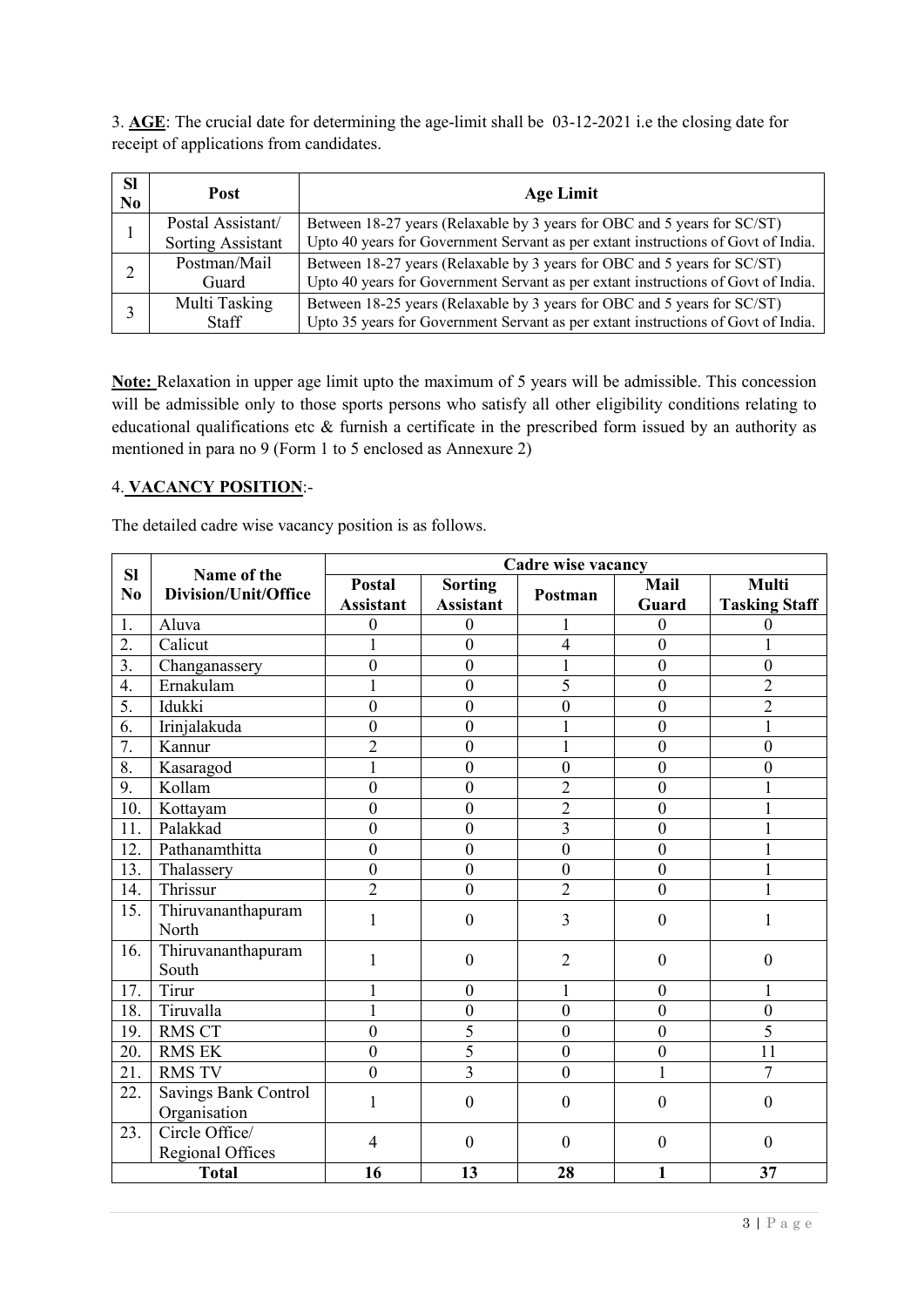**Note**: The Chief PMG, Kerala Circle, Thiruvananthapuram reserves the right to post the selected candidates to any of the division/ unit/ office in Kerala Circle depending upon the category of post and also the discipline for which selected.

#### 5. **PROBATION AND TRAINING**

(a**) Probation:** The candidates selected will be appointed and will be on probation as per rules

(b) **Training:** The training will be imparted to the selected candidates as prescribed.

### 6. **EDUCATIONAL AND OTHER QUALIFICATION REQUIRED**

#### (i) **For Postal/ Sorting Assistant:-**

- a) The candidates having passed minimum either  $12<sup>th</sup>$  standard or equivalent qualification from a recognized board or university.
- b) The candidates will be required to furnish at least 60 days duration basic computer training certificate from a recognized computer training institute before issuance of appointment letter. Computer Training certificates from Central Government/ Sate Government/ University/ Boards etc will also be acceptable for this purpose. This requirement of basic computer knowledge certificate shall be relaxable in cases where a candidate has studied computer as a subject in matriculation or class-XII or higher educational qualification and in such cases a separate certificate will not be insisted upon.
- c) Sports qualification as per para 7 of the notification.

#### (ii**) For Postman/Mail Guard :-**

- a) Minimum  $12<sup>th</sup>$  standard pass from a recognized board.
- b) Knowledge of local language i.e MALAYALAM. The candidate should have studied local language i.e MALAYALAM at least up to  $10^{th}$  Standard
- c) The candidates will be required to furnish at least 60 days duration basic computer training certificate from a recognized computer training institute before issuance of appointment letter. Computer training certificates from central government/ State Government/University/ Boards etc will also be acceptable for this purpose. The requirement of basic computer knowledge certificate shall be relaxable in cases where a candidate has studies computer as a subject in matriculation or class XII or higher educational qualification and in such cases a separate certificate will not be insisted upon.
- d) Candidates should have a valid license of two wheeler or Light Motor Vehicle. This is applicable only to candidates applying for the post of Postman
- e) Sports qualification as per para 7 below.

#### (iii**) For Multi Tasking Staff:-**

- a) Minimum  $10<sup>th</sup>$  standard pass from a recognized board
- b) Knowledge of local language i.e MALAYALAM. The candidate should have studied local language i.e MALAYALAM at least up to  $10<sup>th</sup>$  Standard
- c) Sports qualification as per para 7 below.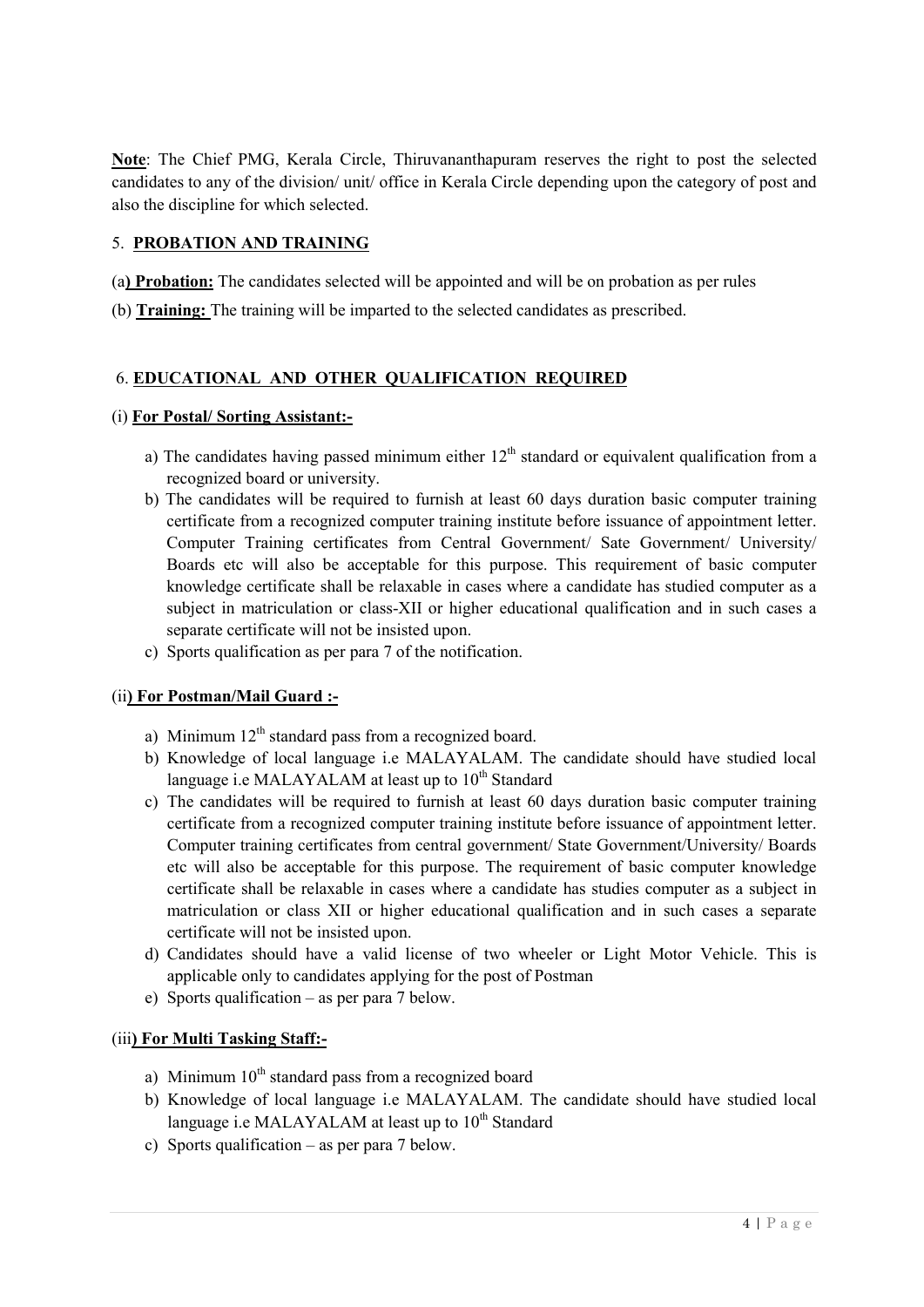### 7. **SPORTS ELIGIBILITY FOR THE POST OF POSTAL ASSISTANT/ SORTING ASSISTANT / POSTMAN / MAIL GUARD/MTS**

The candidates with the following qualifications shall be considered meritorious for the purpose of recruitment under sports quota.

- a) Sportsmen who have represented a State or the Country in the National or International competition in Sports/ games shown below.
- b) Sportsmen who have represented their university in the Inter University Tournaments conducted by the Inter University Sports Board in the Sports / Games shown below.
- c) Sportsmen who have represented the State School teams in the National Sports/ Games for schools conducted by the All the India School Games Federation in the Sports / Games shown below.
- d) Sportsmen who have been awarded National Awards in Physical Efficiency under the National Physical Efficiency Drive.

#### 8. **THE LIST OF SPORTS WHICH QUALIFY FOR APPOINTMENT OF MERITORIOUS SPORTS PERSONS IS FURNISHED BELOW**

| Sl No.              | Name of the Sports/Game                 | Sl No.          | Name of Sports/ Game         |
|---------------------|-----------------------------------------|-----------------|------------------------------|
|                     |                                         |                 |                              |
| 1                   | Archery                                 | $\overline{2}$  | Athletics                    |
| 3<br>$\overline{5}$ | Atya-Patya                              | $\overline{4}$  | Badminton                    |
|                     | Ball-badminton                          | 6               | Base ball                    |
| $\overline{7}$      | Basketball                              | 8               | <b>Billiards</b> and Snooker |
| 9                   | <b>Body Building</b>                    | 10              | Boxing                       |
| 11                  | <b>Bridge</b>                           | 12              | Carrom                       |
| 13                  | Chess                                   | 14              | Cricket                      |
| 15                  | Cycling                                 | 16              | Cycle Polo                   |
| 17                  | Deaf Sports                             | 18              | <b>Equestrian Sports</b>     |
| 19                  | Fencing                                 | 20              | Football                     |
| $\overline{21}$     | Golf                                    | $\overline{22}$ | Gymnastics                   |
| 23                  | Handball                                | 24              | Hockey                       |
| 25                  | Ice-Hockey                              | 26              | Ice-Skating                  |
| 27                  | Ice-Skiing                              | 28              | Judo                         |
| 29                  | Kabaddi                                 | 30              | Karate                       |
| $\overline{31}$     | Kayaking and Canoeing                   | $\overline{32}$ | Kho-Kho                      |
| 33                  | Kudo                                    | 34              | Mallakhamb                   |
| 35                  | <b>Motor Sports</b>                     | $\overline{3}6$ | Net Ball                     |
| 37                  | Para Sports                             | 38              | Pencak Silat                 |
|                     | (for Sports discipline included in Para |                 |                              |
|                     | Olympics and Para Asian Games)          |                 |                              |
| 39                  | Polo                                    | 40              | Power lifting                |
| 41                  | Shooting                                | 42              | <b>Shooting Ball</b>         |
| $\overline{43}$     | Roll Ball                               | 44              | Roller Skating               |
| 45                  | Rowing                                  | 46              | Rugby                        |
| 47                  | Sepak Takraw                            | 48              | Soft Ball                    |
| 49                  | Soft Tennis                             | 50              | Squash                       |
| $\overline{51}$     | Swimming                                | $\overline{52}$ | <b>Table Tennis</b>          |
| $\overline{53}$     | Taekwondo                               | $\overline{54}$ | Tenni-Koit                   |
| 55                  | Tennis                                  | 56              | Tennis Ball Cricket          |
| 57                  | Tenpin Bowling                          | 58              | Triathlon                    |
| 59                  | Tug-of-War                              | 60              | Volley Ball                  |
| 61                  | Weightlifting                           | 62              | Wushu                        |
| $\overline{63}$     | Wrestling                               | 64              | Yachting                     |
|                     |                                         |                 |                              |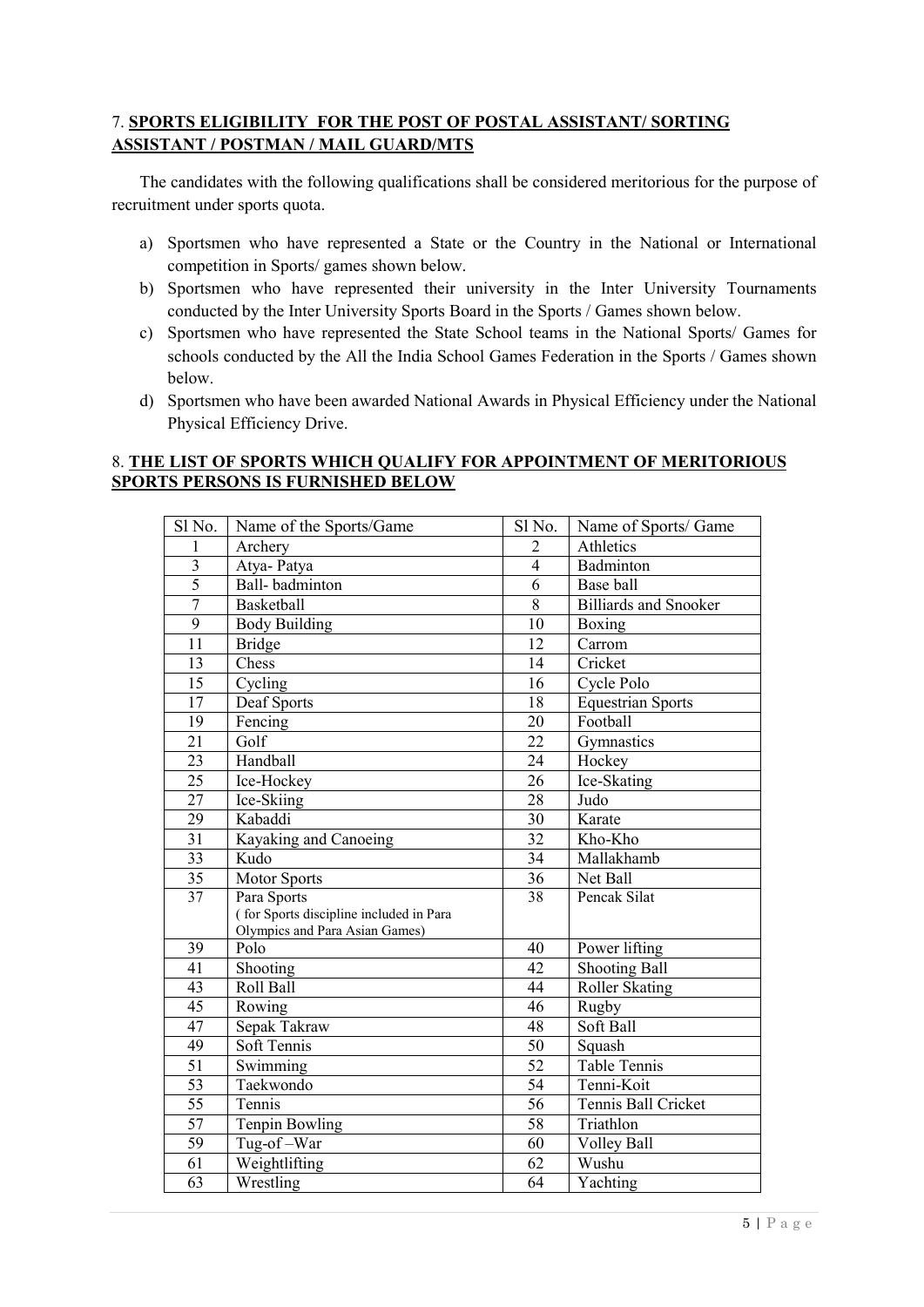### 9. **LIST OF AUTHORITIES COMPETENT TO AWARD CERTIFICATES ON ELIGIBILITY FOR RECRUITMENT OF SPORTS PERSONS:-**

| S1             | Competition                              | Authority awarding certificate                                                                                                                                             | Form in which<br>certificate is to<br>be awarded. |
|----------------|------------------------------------------|----------------------------------------------------------------------------------------------------------------------------------------------------------------------------|---------------------------------------------------|
|                | International<br>Competition             | Secretary of the National Federation of the<br>Game concerned                                                                                                              |                                                   |
| $\overline{2}$ | National Competition                     | Secretary of the National Federation or the<br>Secretary of the State Association of the Game<br>concerned                                                                 | 2                                                 |
| 3              | Inter University<br>Tournaments          | Dean of Sports or other officer in overall charge<br>of sports of the university concerned                                                                                 | 3                                                 |
| $\overline{4}$ | National/<br>Sports/Games for<br>Schools | Director or Additional/ Joint or Deputy Director<br>in overall charge of sports/ games for schools in<br>the Directorate of Public Instructions/ Education<br>of the State | 4                                                 |
| 5              | Physical Efficiency<br>Drive             | Secretary or other officer in overall charge of<br>physical efficiency in the Ministry of Education<br>and Social Welfare, Government of India                             | 5                                                 |

[GI Dept of Per. &Trg., OM No 14015/1/76/-Estt(O) dated 04.08.1980]

**Note**:- Specimens of the forms 1,2,3,4 and 5 referred to above are given in Annexure 1

#### 10. **METHOD OF SELECTION-**

Selection of candidates will be made on the educational and sports qualification subject to the fulfillment of other prescribed qualifications.

The main aim to result outstanding sportspersons is to prepare a best team of sports persons, which may bring laurels to the Circle in All India and other competitions apart from their best performance in official duty. In view, the most suitable and fit candidates will be considered. Selected candidates will have compulsory participation in the circle team during All India Postal tournaments for specified years by the department.

- i. **First Preference:** First preference to those candidates who have represented the country in an **INTERNATIONAL COMPETITION** with the clearance of the Department of Youth Affairs & Sports.
- ii. **Second Preference:** Next preference will be given to those who have represented a State/ UT in the **SENIOR OR JUNIOR LEVEL NATIONAL CHAMPIONSHIPS** organised by the National Sports Federation recognised by the Department of Youth affairs and Sports or National Games organised by Indian Olympics Association and have won medals or positions up to 3rd place. Between the candidates participating in Senior and Junior National Championships/ Games, the candidates having participates and won medal in senior national Championship should be given preference.
- iii. **Third Preference:** Next preference will be given to those who have represented a university in an **INTER UNIVERSITY COMPETITION** conducted by association of Indian Universities/ Inter University Sports Board and have won medals or positions up to the  $3<sup>rd</sup>$ place in finals.
- iv. **Fourth Preference:** Next preference will be given to those who have represented the state schools in the **NATIONAL SPORTS/ GAMES FOR SCHOOLS** conducted by the All India School Games Federation and have won medals or position up to the  $3<sup>rd</sup>$  place in finals.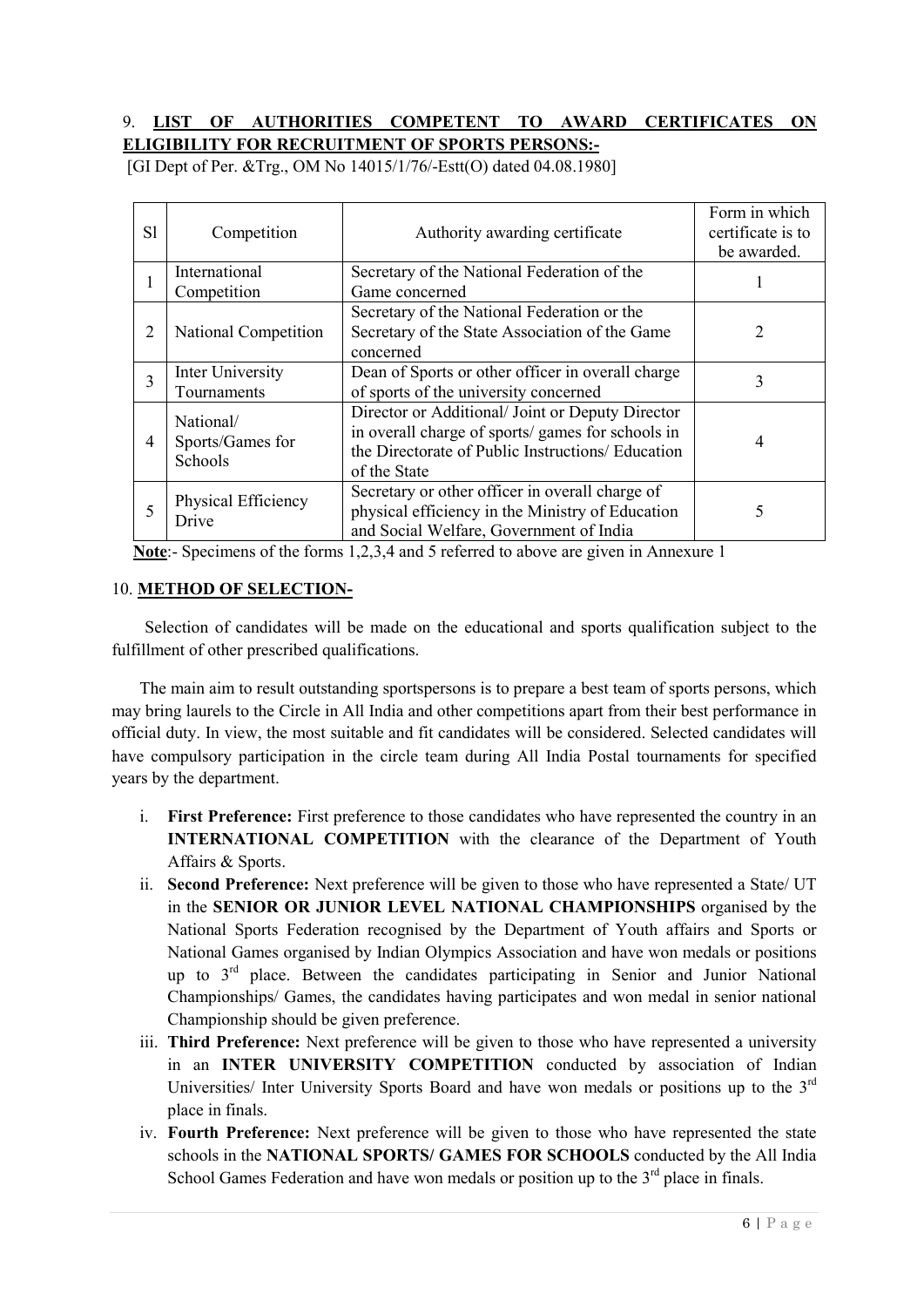- v. **Fifth Preference:** Next preference will be given to those who have been awarded **National Award in physical Efficiency** under National Physical Efficiency Drive.
- vi. **Sixth Preference:** Next preference will be given to those, who represented a **State/ Union Territory/ University/ State School teams** at the level mentioned in categories (ii) to (iv) but could not win a medal or position in the same order of preference.
- **Note 1 :** Only in the event of tie those who have secured a higher position or won more than one medal may be given in preference, or as per the prevailing rules.
- **Note 2 :** Participation in individual and team event / item may be given the same preference.
- **Note 3 :** No preference will be given for winning more than one medal / position
- **Note 4 :** In case of any doubt about the status of tournament, the matter will be decided by the Department of Personnel& Training in consolation with the Department of Sports and Youth Affairs.
- **Note 5** : Decision of the competent authority i.e. The Chief Postmaster General, Kerala Circle, Thiruvananthapuram will be final and binding.

### 11**. DISQUALIFICATION**

a) i. No person – who has entered into or contracted a marriage with a person having spouse living; or

 ii. No person – who having a spouse living, has entered into a contracted a marriage with any person, shall be eligible for appointment to service. Provided that Central Government may, if satisfied that such marriage is permissible under the personal law applicable to such person and the other party to the marriage and there are other grounds for doing, exempt any person from the operation of this rule.

- b) Information/ misrepresentation of facts/ unsigned application / form/ without photographs/ without prescribed application fee/ not accompanied by attested copies required certificates / received after due date. No correspondence will be done in this regard.
- c) If it is proved at any stage that the candidate has forwarded incorrect or false information in this regard.
- d) Application wrongly addressed or received after due date will be summarily rejected, whatever may be reason for delay. No intimation will be sent in this regard.
- **e) DULY FILLED APPLICATIONS SHOULD BE SENT BY REGISTERED POST OR SPEED POST ONLY. THOSE SENT THROUGH ANY OTHER MEANS, PRIVATE COURIERS AND GIVEN 'BY HAND' SHALL NOT BE ACCEPTED.**
- f) If a candidate desires to apply for more than one post, he/ she may do so by submitting separate applications for each post by additionally remitting requisite fee. Applications for more than one event or more than one candidate received in one cover will be **SUMMARILY REJECTED.**
- g) Candidate applying for more than one game / event shall submit separate application form along with requisite fee and with complete documents for each game / event in separate envelope/ cover and all such envelopes/ covers are also to be sent through Speed post/ Registered post separately.
- h) One envelope should contain application form of one candidate for single sports discipline only. Application forms of any candidate for more than one sports discipline submitted in a single envelope/ cover or application form of more than one candidate received in a single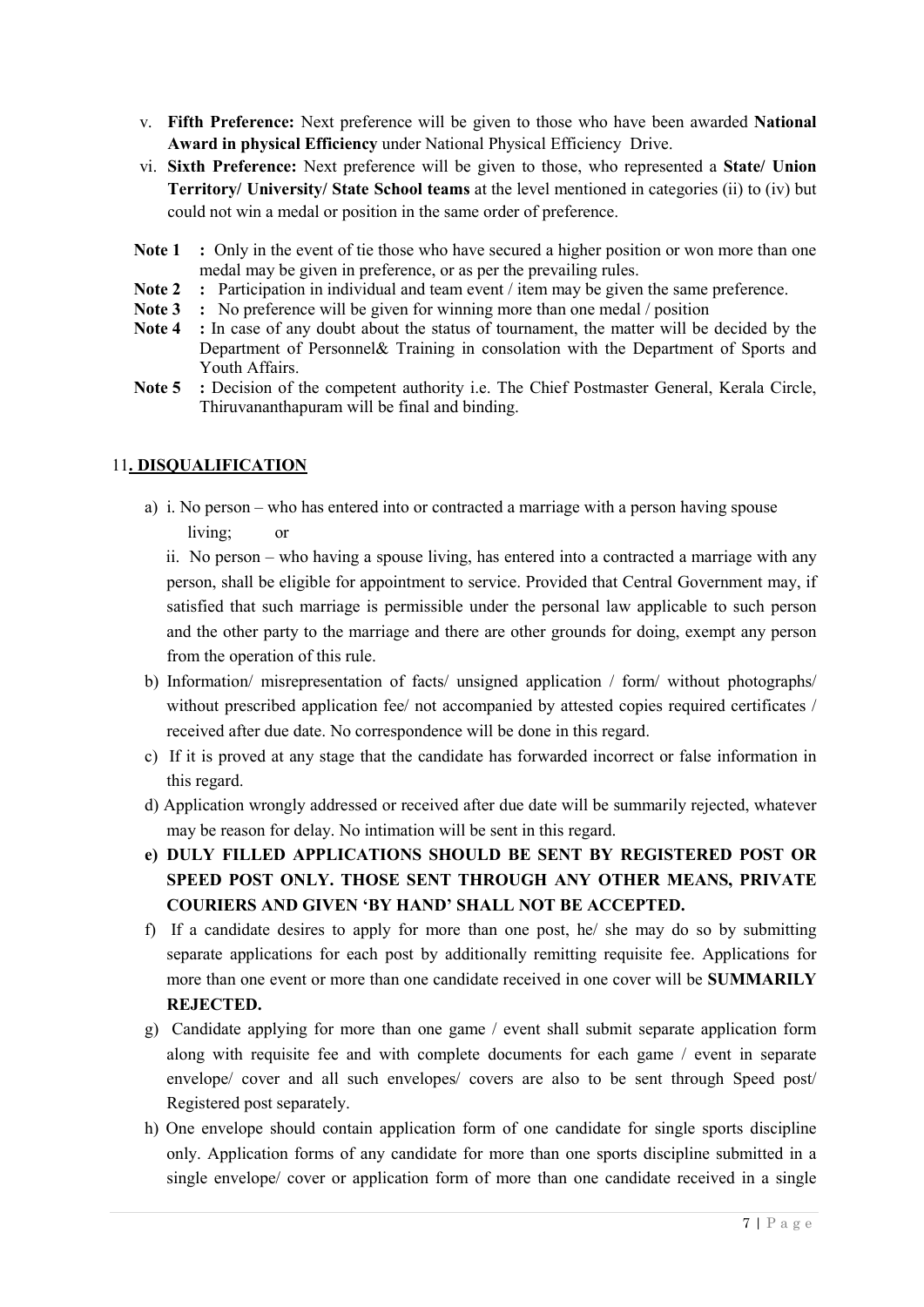envelope/ cover will be summarily rejected. In case more than one application form( of single candidate or multiple candidates) are received in any single envelope, all such application forms will be rejected.

- i) If a candidate has changed his or her name or dropped/ added part of his name after matriculation/10+2 or he has changed name after matriculation etc. proof for the change in name such as affidavit, Gazette notification etc. should be enclosed.
- j) No correspondence in person, email, telephone etc. will be entertained.
- k) The candidate should give an undertaking that he will serve the department for a minimum period of three years, if selected, in the prescribed proforma part 17 of the application form.

### 12. **SPECIAL INSTRUCTIONS TO THE APPLICANTS:-**

- a) Before submitting the application the candidates must carefully read the detailed notification containing eligibility conditions and satisfy himself/ herself that he / she fulfils all the eligibility conditions for the post for which he / she has applied.
- b) ORIGINALS CERTIFICATES SHOULD NOT BE SENT IN ANY CASE.( The candidates should produce relevant original certificates only on demand)
- c) Attested copies of all the required documents and certificates should be sent along with the application. The documents/ marks lists/certificates submitted on later date will not be entertained.
- d) If the prescribed/ required documents are not submitted along with the application, application received after due date will be rejected and no request for revival will be considered.
- e) Incomplete or unsigned (on all pages) applications or applications without photographs will be rejected.
- f) An application will be rejected at any stage of recruitment process if it is not in the prescribed format/ having incomplete information/wrong information/ misinterpretation of facts/without prescribed application fee/ not accompanied by attested copies of required certificates. Candidates should take utmost care to furnish the correct details while filling in the application.
- g) The prospectus along with application form can be downloaded from India post website i.e. www.indiapost.gov.in and Kerala Postal Circle Website; www.keralapost.gov.in. Applications purchased from outside vendors will not be accepted and summarily rejected without assigning any reason.
- h) The vacancies notified are subject to change without assigning any reason and Department reserves the right to cancel the recruitment if so warranted and the Department will not be liable to return the fee or pay any compensation on the applicant's application. The Department reserves the right to restrict the selection upto the number of players.
- i) Community certificates for SC/ST/OBC/EWS in the prescribed from issued by the competent authorities as in Annexure III, IV  $&$  V only is to be submitted. Certificates submitted in any other form or from authorities not competent to issue the same will be ignored.
- j) The selected candidates of all posts are liable to serve anywhere in Kerala circle as and when required at the sole discretion of the appointing authority.
- k) Once appointed, request for transfer will be entertained as per existing rule.
- l) Selection of candidates will be made in accordance with the relevant recruitment rules and administrative instructions issued by the Department of Posts from time to time.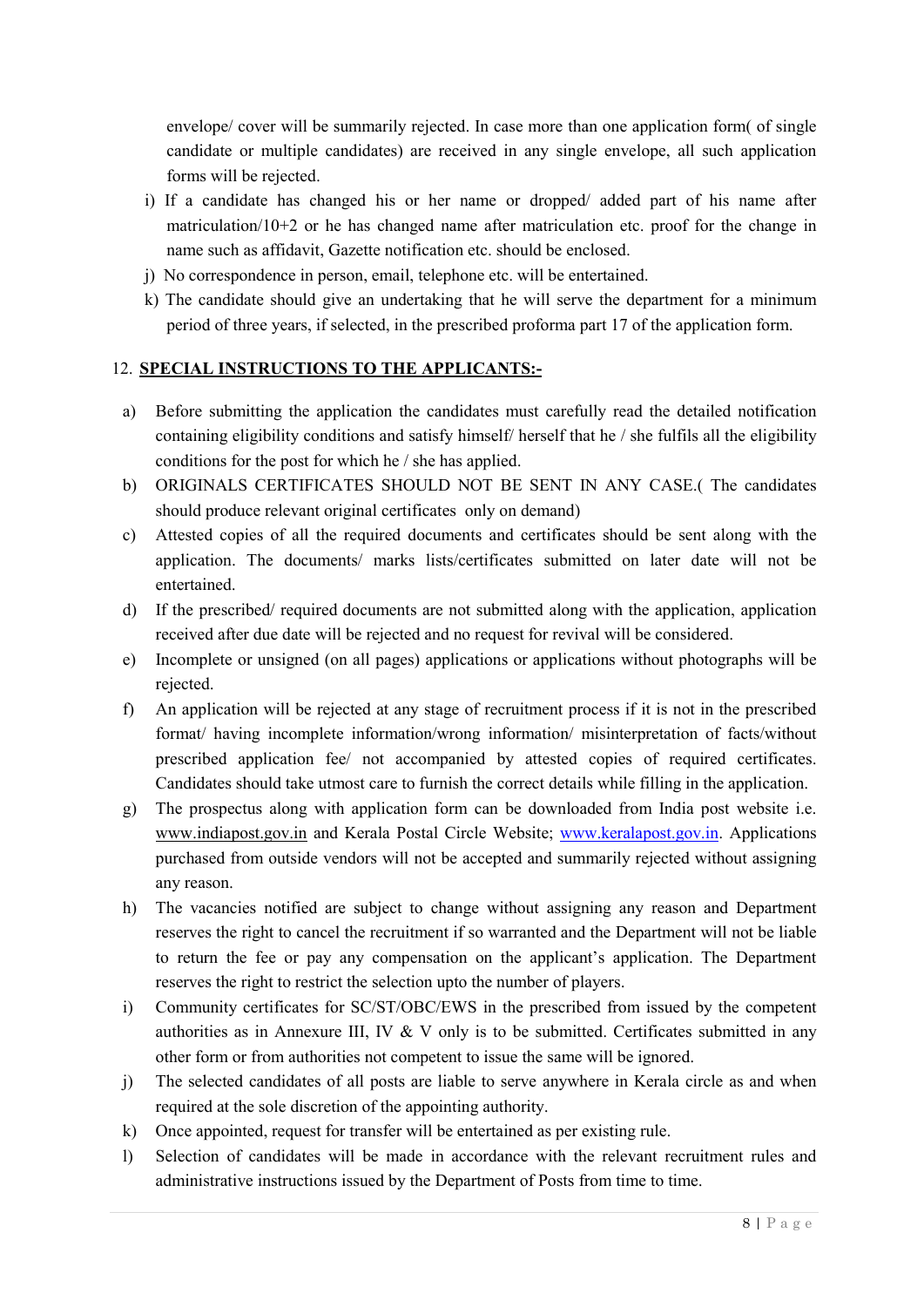- m) If a candidate has changed his/ her name or dropped/ added part of his name after matriculation/10+2 or he/she has changed name after matriculation etc. proof of change in name such as affidavit, gazette notification etc. should be enclosed.
- n) No claim of travelling allowances or other expenses will be paid.
- o) The selected candidate may be appointed against any of the identified vacancies as mentioned in para 4 of this notification.

### 13. **APPLICATION FEE**

- 1. The candidates shall have to credit Application fee of Rs100/- (Rupees One Hundred only) through e-payment (using Challan Form) in the name of **CPMG KERALA CIRCLE** (National E-BILLER ID No. **70130**), at any of the computerized Post Offices in India.
- 2. The last date for receipt of application at O/o Chief Postmaster General, Kerala Circle, Thiruvananthapuram 695033 is **03-12-2021**.
- 3. Challan form available with the notification may be downloaded (Annexure VI), fill in completely and fees be paid at any post Post Office through e-payment. The post office shall retain one copy of challan form & Candidate will get Chief PMG, Kerala Circle's copy & Candidate's copy.
- 4. Original receipt of fee issued by Post Office should be pasted on the Chief PMG, Kerala Circle's copy and must be submitted along with application form, while candidate may retain himself candidate's copy for future reference.
- 5. Fee once paid will not be refunded in any case; neither shall be held reserved for any other recruitment nor selection process in future. Also fee paid through any other mode will not be accepted and such application will be summarily rejected.

**Note :** Women/ SC/ST candidates are exempted from payment of application fee.

#### 14.**SUBMISSION OF APPLICATION**

Applications to be super scribed as "**APPLICATION FOR THE POST OF ………………………………………….……………. IN KERALA CIRCLE UNDER SPORTS QUOTA"** and to be sent through **Registered/ Speed post to**:

> The Assistant Director (Recruitment), Office of the Chief Postmaster General, Kerala Circle, Thiruvananthapuram - 695 033

#### 15. **LAST DATE OF RECEIPT OF APPLICATION IS 03-12-2021**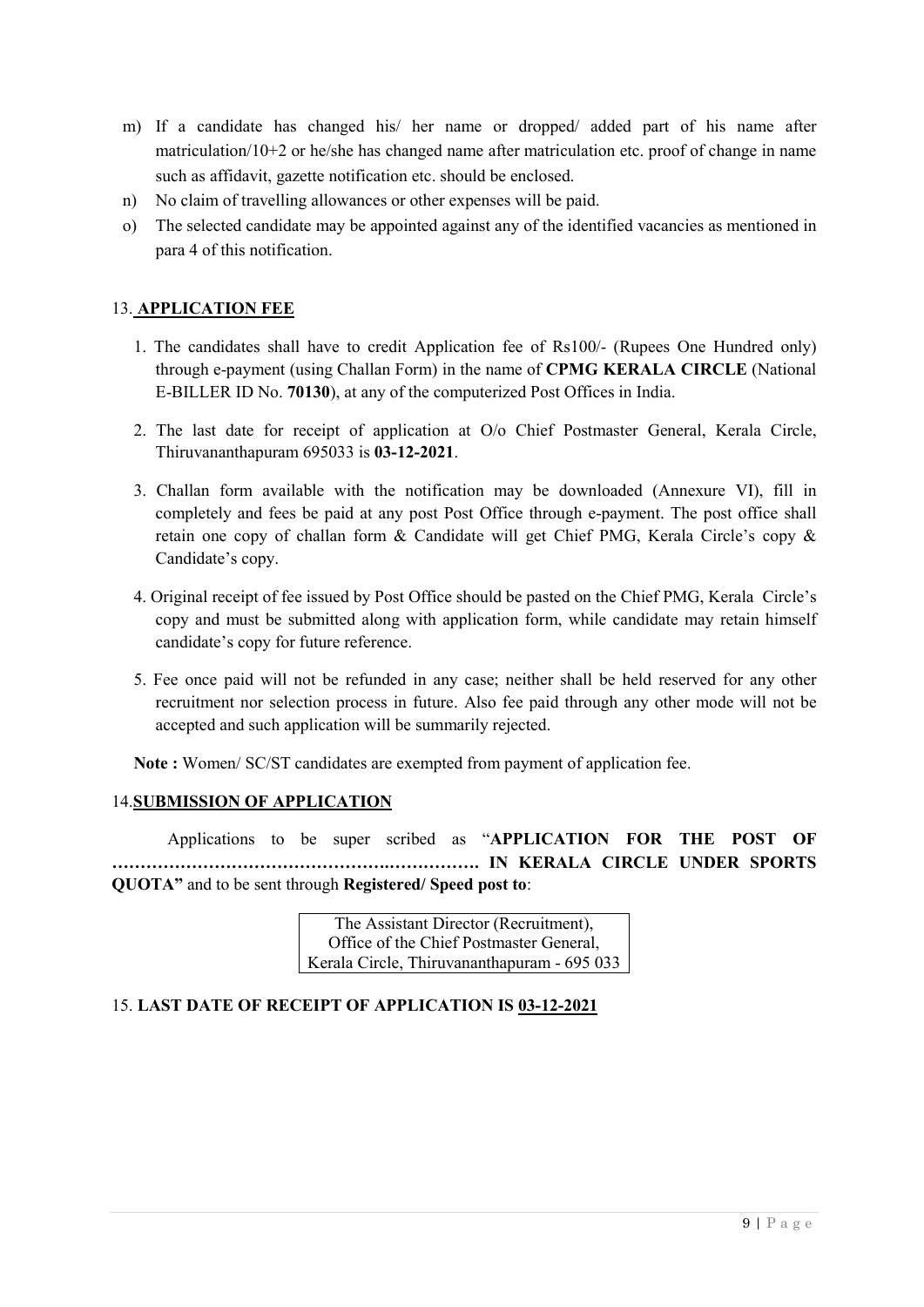16. DETAILS OF ENCLOSURES:-(List of attested - photo copies of certificates and documents to be sent).

| (a)                                                          | Duly filled application form itself along with signed undertaking form                                                                                                                                                                                                                      |
|--------------------------------------------------------------|---------------------------------------------------------------------------------------------------------------------------------------------------------------------------------------------------------------------------------------------------------------------------------------------|
| (b)                                                          | Certificate, marks-sheets of education qualifications                                                                                                                                                                                                                                       |
| (c)                                                          | Proof in respect of Sports qualification/achievements                                                                                                                                                                                                                                       |
| (d)                                                          | Proof of date of birth                                                                                                                                                                                                                                                                      |
| (e)                                                          | Latest caste/ Community certificate in the prescribed form for SC, ST/OBC/EWS<br>Candidates issued by competent authorities (please see Annexure III, IV & V)                                                                                                                               |
| (f)                                                          | 2 latest identical pass port size photographs $(5 \text{ cm} X 7 \text{ cm})(\text{on to be pasted on the})$<br>application and the other sent loose with name and address written in reverse)                                                                                              |
| (g)                                                          | Fee payment receipt, if applicable                                                                                                                                                                                                                                                          |
| $\left( \begin{smallmatrix} 0 \ 0 \end{smallmatrix} \right)$ | If a candidate has changed his/ her name or dropped/ added part of his/ her name after<br>Matriculation/Hr.Secondary/SSC or he / she has changed his/ her name after<br>matriculation etc. proof for the change in name such as affidavit, gazette notification etc.<br>should be enclosed. |

[Nandakumar. S]<br>Assistant Director (Estt & Rectt)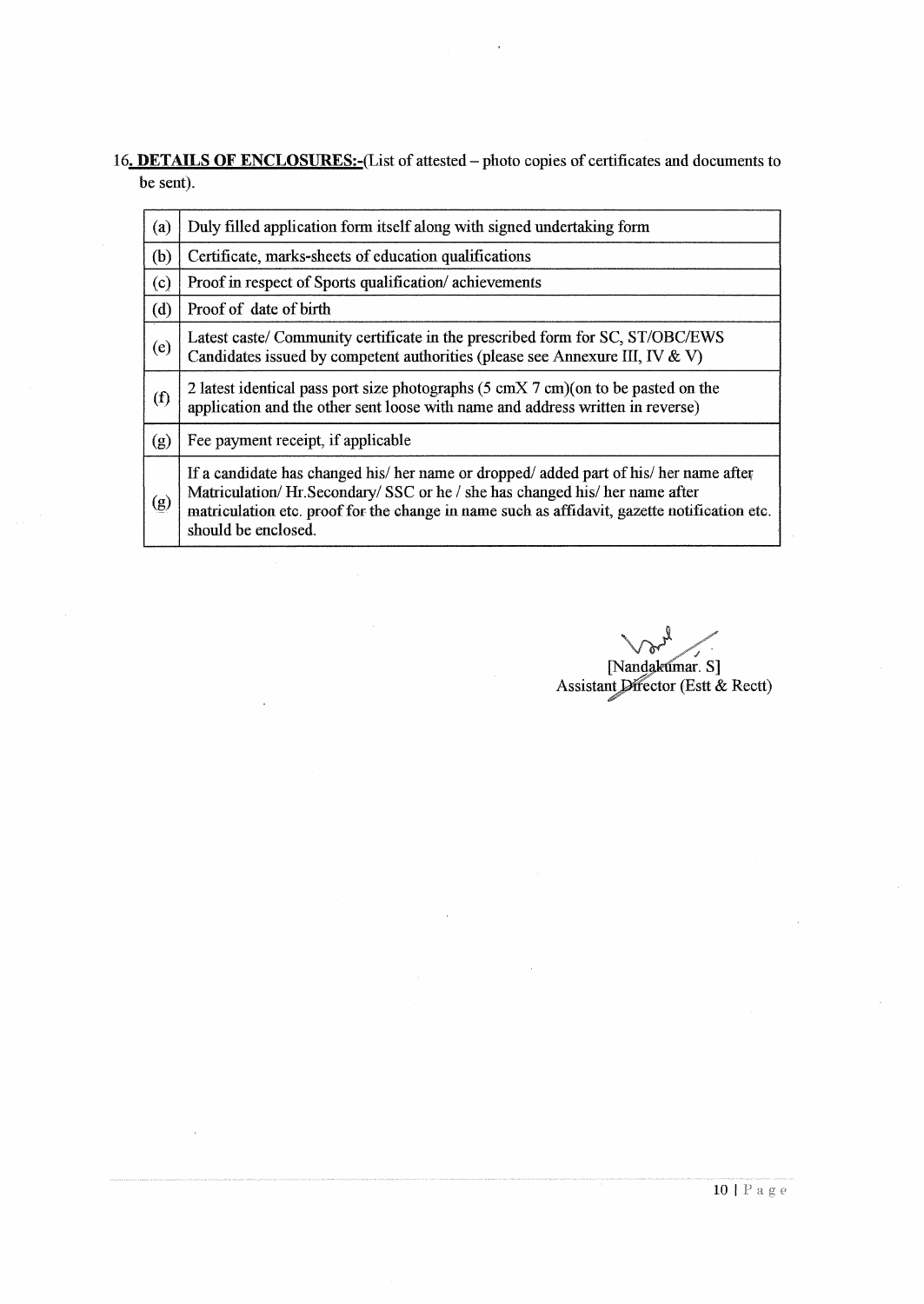|--|

# **APPLICATION FOR RECRUITMENT OF POSTAL / SORTING ASSISTANT/POSTMAN/MAIL GUARD AND MULTI TASKING STAFF UNDER SPORTS QUOTA, KERALA CIRCLE**

The candidates are advised to read the detailed recruitment advertisement/notification for the post and instructions thereon carefully before filling up application form

|                         |                                                                                                                                                                                                       | insulactions thereon carefully before filling up application form |                                                          |
|-------------------------|-------------------------------------------------------------------------------------------------------------------------------------------------------------------------------------------------------|-------------------------------------------------------------------|----------------------------------------------------------|
| $\mathbf{1}$            | Name in full (IN<br><b>BLOCK LETTERS)</b>                                                                                                                                                             |                                                                   |                                                          |
| $\overline{2}$          | Gender                                                                                                                                                                                                |                                                                   | Paste recent passport<br>size photograph of              |
| $\overline{3}$          | Father's/Husband's<br>name                                                                                                                                                                            |                                                                   | applicant<br>(Do not staple). Please                     |
| $\overline{\mathbf{4}}$ | Nationality                                                                                                                                                                                           |                                                                   | sign across. Sign                                        |
| 5                       | <b>Permanent Address</b><br>(with pin code)                                                                                                                                                           |                                                                   | should overlap on<br>photo and form<br>(Cross Signature) |
| 6                       | Date of birth;(DD/MM/YY format) in figures and words as<br>recorded in matriculation/HSC/Cumulative record. Attach<br>attested copy of relevant certificate<br>Place of birth<br>Age as on 03.12.2021 |                                                                   | $\ldots$ Year $\ldots$ Months $\ldots$ Days              |
| 7                       | <b>Address for Communication</b><br>(with pin code)                                                                                                                                                   |                                                                   |                                                          |
| 8                       | Telephone Number                                                                                                                                                                                      |                                                                   |                                                          |
| 9                       | Email id                                                                                                                                                                                              |                                                                   |                                                          |
| 10                      | Whether SC/ST/OBC/EWS (Mention caste& attach attested<br>photocopy of certificate issued by competent authority in the<br>prescribed format)                                                          |                                                                   |                                                          |
|                         | Details of application fee paid                                                                                                                                                                       |                                                                   |                                                          |
|                         | Name of Post Office                                                                                                                                                                                   |                                                                   |                                                          |
|                         | Receipt No                                                                                                                                                                                            |                                                                   |                                                          |
| 11                      | Amount                                                                                                                                                                                                |                                                                   |                                                          |
|                         | Date                                                                                                                                                                                                  |                                                                   |                                                          |
|                         |                                                                                                                                                                                                       |                                                                   |                                                          |

**12.** Post Applied for (Tick any one of the following):\*

- 1) Postal Assistant/Sorting Assistant
- 2) Postman/Mail Guard
- 3) Multi Tasking Staff

\* If the candidate desires to apply for all the above three posts, he/she may do so by submitting separate applications for each post.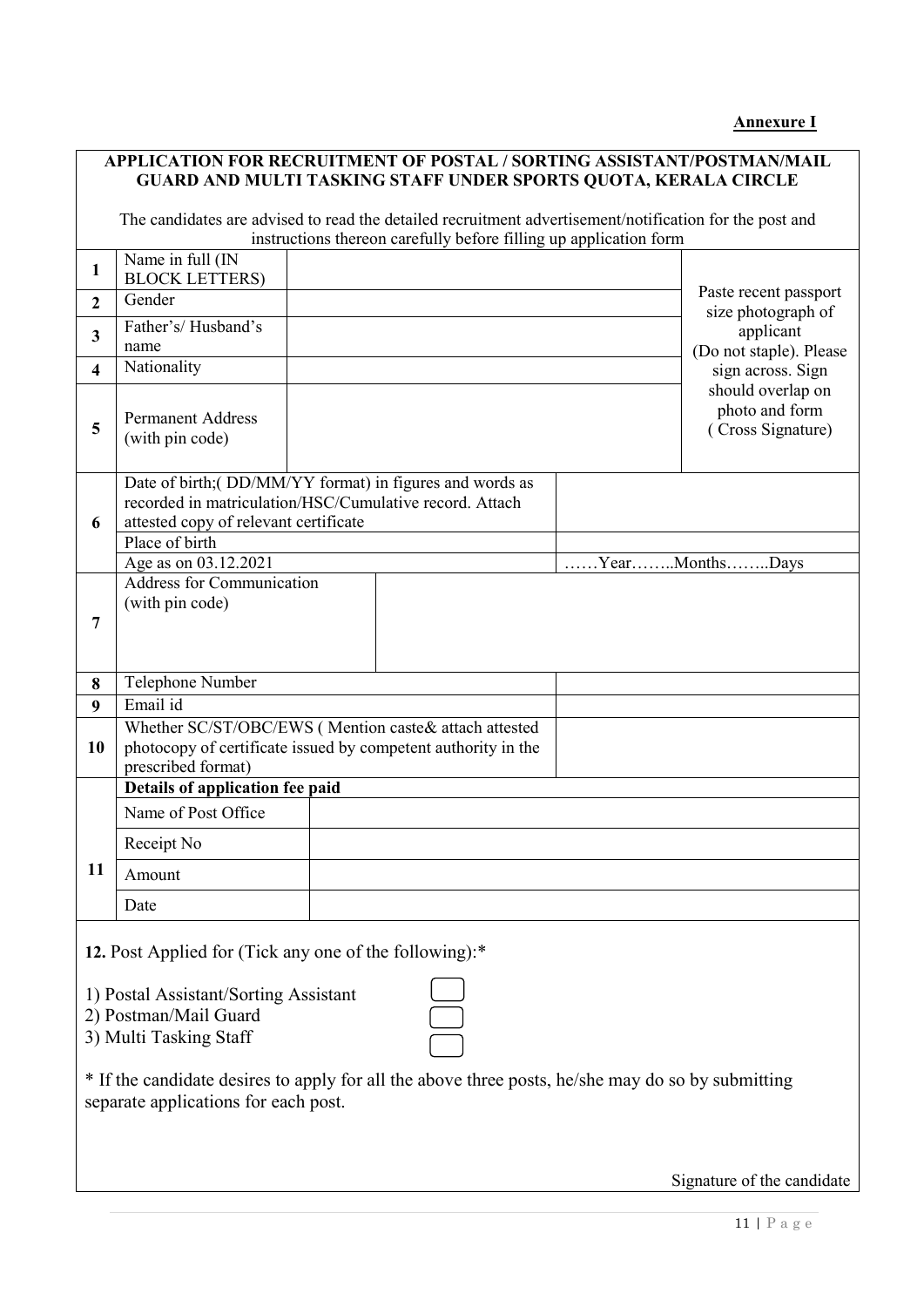# **13. ORDER OF PREFERENCE\***

If yes attach copy of the license

If yes attach copy of the certificate

Guard)

14 C. Computer Knowledge (Applicable only for Postal Assistant/Sorting Assistant/Postman/Mail

| <b>NAME OF POST:</b>                                                                                                                                                                               |                   |                                                     |                                          |                    |                                                                                                       |  |
|----------------------------------------------------------------------------------------------------------------------------------------------------------------------------------------------------|-------------------|-----------------------------------------------------|------------------------------------------|--------------------|-------------------------------------------------------------------------------------------------------|--|
| <b>Preference No</b><br>Name of Division/ Unit*                                                                                                                                                    |                   |                                                     |                                          |                    |                                                                                                       |  |
| 1                                                                                                                                                                                                  |                   |                                                     |                                          |                    |                                                                                                       |  |
| $\overline{2}$                                                                                                                                                                                     |                   |                                                     |                                          |                    |                                                                                                       |  |
| $\overline{\mathbf{3}}$                                                                                                                                                                            |                   |                                                     |                                          |                    |                                                                                                       |  |
| 4                                                                                                                                                                                                  |                   |                                                     |                                          |                    |                                                                                                       |  |
| 5                                                                                                                                                                                                  |                   |                                                     |                                          |                    |                                                                                                       |  |
| 6                                                                                                                                                                                                  |                   |                                                     |                                          |                    |                                                                                                       |  |
| $\overline{7}$                                                                                                                                                                                     |                   |                                                     |                                          |                    |                                                                                                       |  |
| 8                                                                                                                                                                                                  |                   |                                                     |                                          |                    |                                                                                                       |  |
| 9                                                                                                                                                                                                  |                   |                                                     |                                          |                    |                                                                                                       |  |
| 10                                                                                                                                                                                                 |                   |                                                     |                                          |                    |                                                                                                       |  |
| 11                                                                                                                                                                                                 |                   |                                                     |                                          |                    |                                                                                                       |  |
| 12                                                                                                                                                                                                 |                   |                                                     |                                          |                    |                                                                                                       |  |
| 13                                                                                                                                                                                                 |                   |                                                     |                                          |                    |                                                                                                       |  |
| 14                                                                                                                                                                                                 |                   |                                                     |                                          |                    |                                                                                                       |  |
| 15                                                                                                                                                                                                 |                   |                                                     |                                          |                    |                                                                                                       |  |
| 16                                                                                                                                                                                                 |                   |                                                     |                                          |                    |                                                                                                       |  |
| 17                                                                                                                                                                                                 |                   |                                                     |                                          |                    |                                                                                                       |  |
| 18                                                                                                                                                                                                 |                   |                                                     |                                          |                    |                                                                                                       |  |
| 19                                                                                                                                                                                                 |                   |                                                     |                                          |                    |                                                                                                       |  |
| 20                                                                                                                                                                                                 |                   |                                                     |                                          |                    |                                                                                                       |  |
| 21                                                                                                                                                                                                 |                   |                                                     |                                          |                    |                                                                                                       |  |
| 22                                                                                                                                                                                                 |                   |                                                     |                                          |                    |                                                                                                       |  |
| 23                                                                                                                                                                                                 |                   |                                                     |                                          |                    |                                                                                                       |  |
|                                                                                                                                                                                                    |                   |                                                     |                                          |                    | *To be furnished based on the vacancy notified for the respective post at para 4 of the notification. |  |
|                                                                                                                                                                                                    |                   | (Attach proof of attested copies)                   | 14. EDUCATIONAL AND OTHER QUALIFICATIONS |                    |                                                                                                       |  |
| <b>Sl. No.</b>                                                                                                                                                                                     |                   | <b>Name of Examination</b>                          | Percentage of<br>marks obtained          | Year of<br>passing | <b>Name of Board or University</b>                                                                    |  |
| 1                                                                                                                                                                                                  |                   | <b>SSLC</b>                                         |                                          |                    |                                                                                                       |  |
| $\boldsymbol{2}$                                                                                                                                                                                   |                   | 10+2 or $12^{th}$                                   |                                          |                    |                                                                                                       |  |
| 3#                                                                                                                                                                                                 |                   |                                                     |                                          |                    |                                                                                                       |  |
| #Any other relevant information (Copies of mark sheets to be enclosed)                                                                                                                             |                   |                                                     |                                          |                    |                                                                                                       |  |
| 14 A. State if you have studied Malayalam upto 10 <sup>th</sup><br>Standard (Applicable only for Postman/Mail Guard<br>and Multi Tasking Staff)<br>If yes attach copy of $SSLC/10^{th}$ Mark sheet |                   | Yes/No                                              |                                          |                    |                                                                                                       |  |
|                                                                                                                                                                                                    |                   | 14 B. State if you possess valid driving license of |                                          |                    |                                                                                                       |  |
|                                                                                                                                                                                                    | only for Postman) | two wheeler or Light Motor Vehicle (Applicable      |                                          | Yes/No             |                                                                                                       |  |

**Yes/No**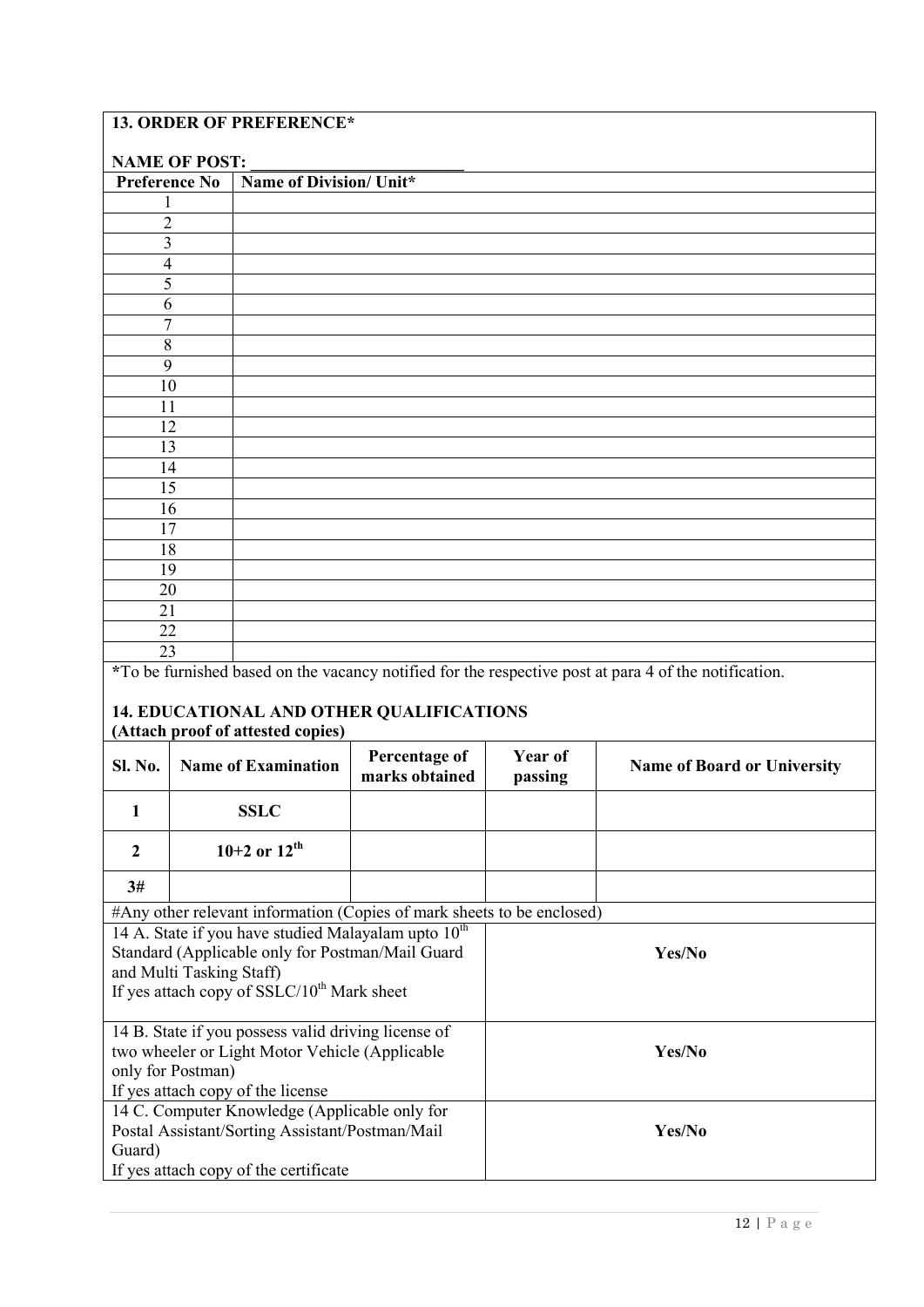|               | <b>15. SPORTS QUALIFICATION/ ACHIEVEMENT</b>                                                                                                                                                                                                                                                                                                                                                                                                                                                                                                                                                                                                    |  |
|---------------|-------------------------------------------------------------------------------------------------------------------------------------------------------------------------------------------------------------------------------------------------------------------------------------------------------------------------------------------------------------------------------------------------------------------------------------------------------------------------------------------------------------------------------------------------------------------------------------------------------------------------------------------------|--|
|               | <b>Name of the Sports Discipline</b>                                                                                                                                                                                                                                                                                                                                                                                                                                                                                                                                                                                                            |  |
|               | (Please refer Para 10)                                                                                                                                                                                                                                                                                                                                                                                                                                                                                                                                                                                                                          |  |
| A             | Whether you have represented the country in an<br>international competition with the clearance of<br>the Department of Youth Affairs & Sports.<br>If yes please mention the details of such<br>competition like name of event, year &month<br>when event was held and position secured                                                                                                                                                                                                                                                                                                                                                          |  |
| B             | Whether you have represented a State/ UT in the<br>Senior or Junior Level National Championships<br>organised by the National Sports Federation<br>recognised by the Department of Youth affairs<br>and Sports or National Games organised by<br>Indian Olympics Association and have won<br>medals or positions up to $3rd$ place. Between the<br>candidates participating in Senior and Junior<br>National Championships/ Games, the candidates<br>having participates and won medal in senior<br>national Championship will be given preference.<br>If yes please mention the details of such<br>competition like name of event, year &month |  |
| $\mathcal{C}$ | when event was held and position secured<br>Whether you have represented a University in an<br>inter University competition conducted by<br>association<br>of Indian<br>Universities/<br>Inter<br>University Sports Board and have won medals or<br>positions up to the $3rd$ place in finals.<br>If yes please mention the details of such<br>competition like name of event, year &month<br>when event was held and position secured                                                                                                                                                                                                          |  |
| D             | Whether you have represented the state schools<br>in the national sports/ games for schools<br>conducted by the All India School Games<br>Federation and have won medals or position up<br>to the $3rd$ place in finals.<br>If yes please mention the details of such<br>competition like name of event, year &month<br>when event was held and position secured                                                                                                                                                                                                                                                                                |  |
| Ε             | Whether you have been awarded National Award<br>in physical Efficiency under National Physical<br>Efficiency Drive.<br>If yes please mention the details of such<br>competition like name of event, year &month<br>when event was held and position secured                                                                                                                                                                                                                                                                                                                                                                                     |  |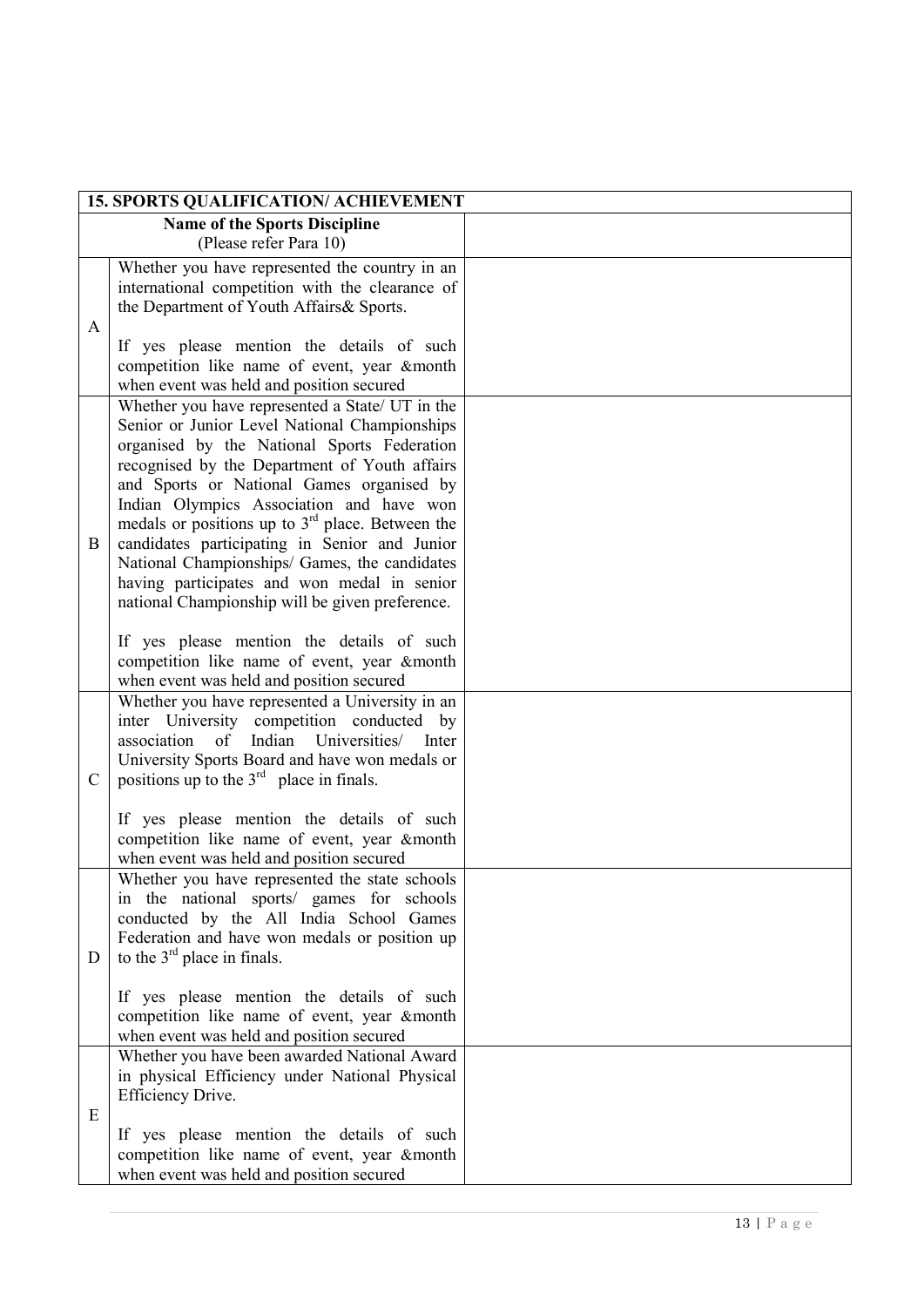| F | Whether you have represented a State/ Union<br>Territory/ University/ State School teams at the<br>level mentioned din categories (ii) to (iv) but<br>could not win a medal or position in the same<br>order of preference.<br>If yes please mention the details of such<br>competition like name of event, year & month<br>when event was held and position secured |  |  |  |
|---|----------------------------------------------------------------------------------------------------------------------------------------------------------------------------------------------------------------------------------------------------------------------------------------------------------------------------------------------------------------------|--|--|--|
|   | (Attach attested photocopies of relevant certificates issued by the competent authority in the prescribed<br>proforma as mentioned in the prospectus)                                                                                                                                                                                                                |  |  |  |
|   |                                                                                                                                                                                                                                                                                                                                                                      |  |  |  |

# **Signature of the candidate**

# 16. DETAILS OF DISCIPLINES (PLEASE TICK  $\boxed{\smile}$ ) THE DISCIPLINE FOR WHICH **APPLIED)**

| <b>SI</b>      | Name of the Sports/Game                                                                  | <b>SI</b>      | <b>Name of Sports/ Game</b>  |  |
|----------------|------------------------------------------------------------------------------------------|----------------|------------------------------|--|
| No.            |                                                                                          | No.            |                              |  |
| 1              | Archery                                                                                  | $\overline{2}$ | Athletics                    |  |
| 3              | Atya-Patya                                                                               | $\overline{4}$ | Badminton                    |  |
| 5              | Ball-badminton                                                                           | 6              | Base ball                    |  |
| $\tau$         | Basketball                                                                               | 8              | <b>Billiards and Snooker</b> |  |
| $\overline{9}$ | <b>Body Building</b>                                                                     | 10             | Boxing                       |  |
| 11             | <b>Bridge</b>                                                                            | 12             | Carrom                       |  |
| 13             | Chess                                                                                    | 14             | Cricket                      |  |
| 15             | Cycling                                                                                  | 16             | Cycle Polo                   |  |
| 17             | Deaf Sports                                                                              | 18             | <b>Equestrian Sports</b>     |  |
| 19             | Fencing                                                                                  | 20             | Football                     |  |
| 21             | Golf                                                                                     | 22             | Gymnastics                   |  |
| 23             | Handball                                                                                 | 24             | Hockey                       |  |
| 25             | Ice-Hockey                                                                               | 26             | Ice-Skating                  |  |
| 27             | Ice-Skiing                                                                               | 28             | Judo                         |  |
| 29             | Kabaddi                                                                                  | 30             | Karate                       |  |
| 31             | Kayaking and Canoeing                                                                    | 32             | Kho-Kho                      |  |
| 33             | Kudo                                                                                     | 34             | Mallakhamb                   |  |
| 35             | Motor Sports                                                                             | 36             | Net Ball                     |  |
| 37             | Para Sports<br>(for Sports discipline included in Para<br>Olympics and Para Asian Games) | 38             | Pencak Silat                 |  |
| 39             | Polo                                                                                     | 40             | Powerlifting                 |  |
| 41             | Shooting                                                                                 | 42             | <b>Shooting Ball</b>         |  |
| 43             | Roll Ball                                                                                | 44             | <b>Roller Skating</b>        |  |
| 45             | Rowing                                                                                   | 46             | Rugby                        |  |
| 47             | Sepak Takraw                                                                             | 48             | Soft Ball                    |  |
| 49             | Soft Tennis                                                                              | 50             | Squash                       |  |
| 51             | Swimming                                                                                 | 52             | <b>Table Tennis</b>          |  |
| 53             | Taekwondo                                                                                | 54             | Tenni-Koit                   |  |
| 55             | Tennis                                                                                   | 56             | Tennis Ball Cricket          |  |
| 57             | <b>Tenpin Bowling</b>                                                                    | 58             | Triathlon                    |  |
| 59             | Tug-of-War                                                                               | 60             | Volley Ball                  |  |
| 61             | Weightlifting                                                                            | 62             | Wushu                        |  |
| 63             | Wrestling                                                                                | 64             | Yachting                     |  |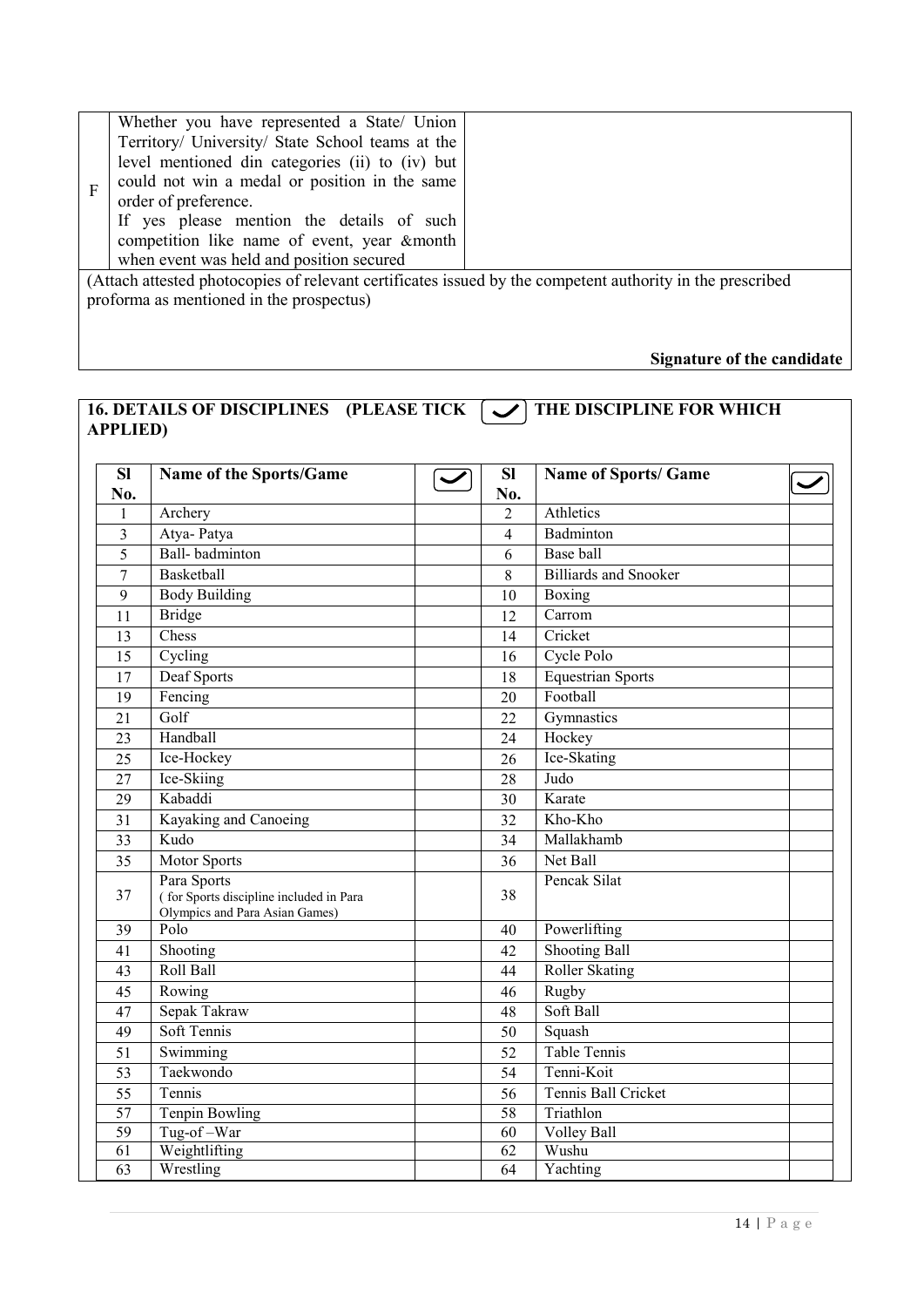I hereby declare that all statements made in this application are true, complete and correct to the best of my knowledge and belief. I understand that in the event of any information being false or incorrect or ineligibility being detected before or after the appointment, my candidature/appointment is liable to be cancelled /terminated and my claim for the recruitment stand forfeited. I also understand that if any stage I am found ineligible by selection rules/regulations governing the conduct of selection process, my candidature can be cancelled or be declared to have failed by the department at its sole discretion. If any mistake is my application is detected after my selection, my service is liable to be terminated.

**Date:**

### **Place: Signature of the Candidate**

# **17. FORM OF UNDER TAKING**

On my appointment in the Department of Posts in relaxation of the normal rules of recruitment, I hereby undertake and bind myself that I shall serve the Department at least for a period of three years and shall also faithfully take part in sports events for which I may be selected, by the appropriate authority and that I shall also represent the Department of Posts in national games when called upon to do so.

**Date:**

**Place: Signature of the Candidate**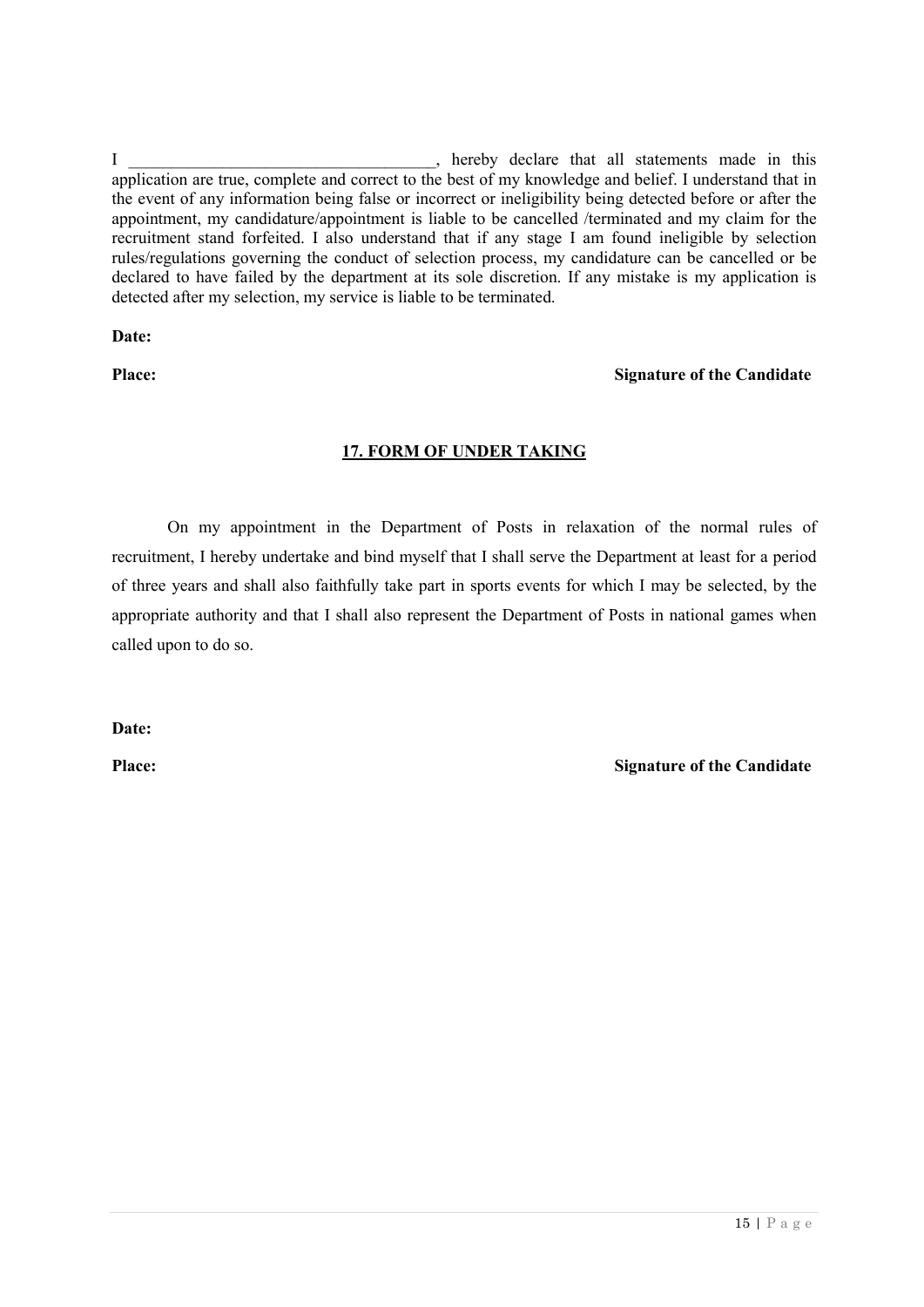Annexure 2

#### **Specimen Forms**

### **FORM I**

**(For representing India in an international competition in one of the recognized games/ Sports)**

# NATIONAL FEDERATION / NATIONAL ASSOCIATION OF

# **Certificate to meritorious sportsmen for employment to Group C services under the Central Government**

|                                                                                                                                                                                                                                                                                                                                                                                                                                                   | son/wife/                                                                                             |
|---------------------------------------------------------------------------------------------------------------------------------------------------------------------------------------------------------------------------------------------------------------------------------------------------------------------------------------------------------------------------------------------------------------------------------------------------|-------------------------------------------------------------------------------------------------------|
|                                                                                                                                                                                                                                                                                                                                                                                                                                                   |                                                                                                       |
| of                                                                                                                                                                                                                                                                                                                                                                                                                                                | (complete address)                                                                                    |
|                                                                                                                                                                                                                                                                                                                                                                                                                                                   |                                                                                                       |
|                                                                                                                                                                                                                                                                                                                                                                                                                                                   |                                                                                                       |
| from to to                                                                                                                                                                                                                                                                                                                                                                                                                                        |                                                                                                       |
| <u> 1989 - Jan James James Jan James James Jan James James Jan James James Jan James James Jan James James Jan Ja</u>                                                                                                                                                                                                                                                                                                                             | The position obtained by the individual/ team in the above said competition/ tournament was           |
|                                                                                                                                                                                                                                                                                                                                                                                                                                                   | The certificate is being given on the basis of record available in the office of National Federation/ |
| Place: $\frac{1}{\sqrt{1-\frac{1}{2}} \cdot \frac{1}{2} \cdot \frac{1}{2} \cdot \frac{1}{2} \cdot \frac{1}{2} \cdot \frac{1}{2} \cdot \frac{1}{2} \cdot \frac{1}{2} \cdot \frac{1}{2} \cdot \frac{1}{2} \cdot \frac{1}{2} \cdot \frac{1}{2} \cdot \frac{1}{2} \cdot \frac{1}{2} \cdot \frac{1}{2} \cdot \frac{1}{2} \cdot \frac{1}{2} \cdot \frac{1}{2} \cdot \frac{1}{2} \cdot \frac{1}{2} \cdot \frac{1}{2} \cdot \frac{1}{2} \cdot \frac{1}{2$ |                                                                                                       |
| Date:                                                                                                                                                                                                                                                                                                                                                                                                                                             | Signature:                                                                                            |
|                                                                                                                                                                                                                                                                                                                                                                                                                                                   |                                                                                                       |
|                                                                                                                                                                                                                                                                                                                                                                                                                                                   |                                                                                                       |
| Name of the Federation/National Association:                                                                                                                                                                                                                                                                                                                                                                                                      | <u> 1980 - Johann John Stone, markin fizik eta idazlearia (h. 1980).</u>                              |
|                                                                                                                                                                                                                                                                                                                                                                                                                                                   | Address :                                                                                             |
|                                                                                                                                                                                                                                                                                                                                                                                                                                                   |                                                                                                       |
|                                                                                                                                                                                                                                                                                                                                                                                                                                                   |                                                                                                       |

Seal:

# **Note:- This certificate will be valid only when signed personally by the Secretary National Federation/ National Association.**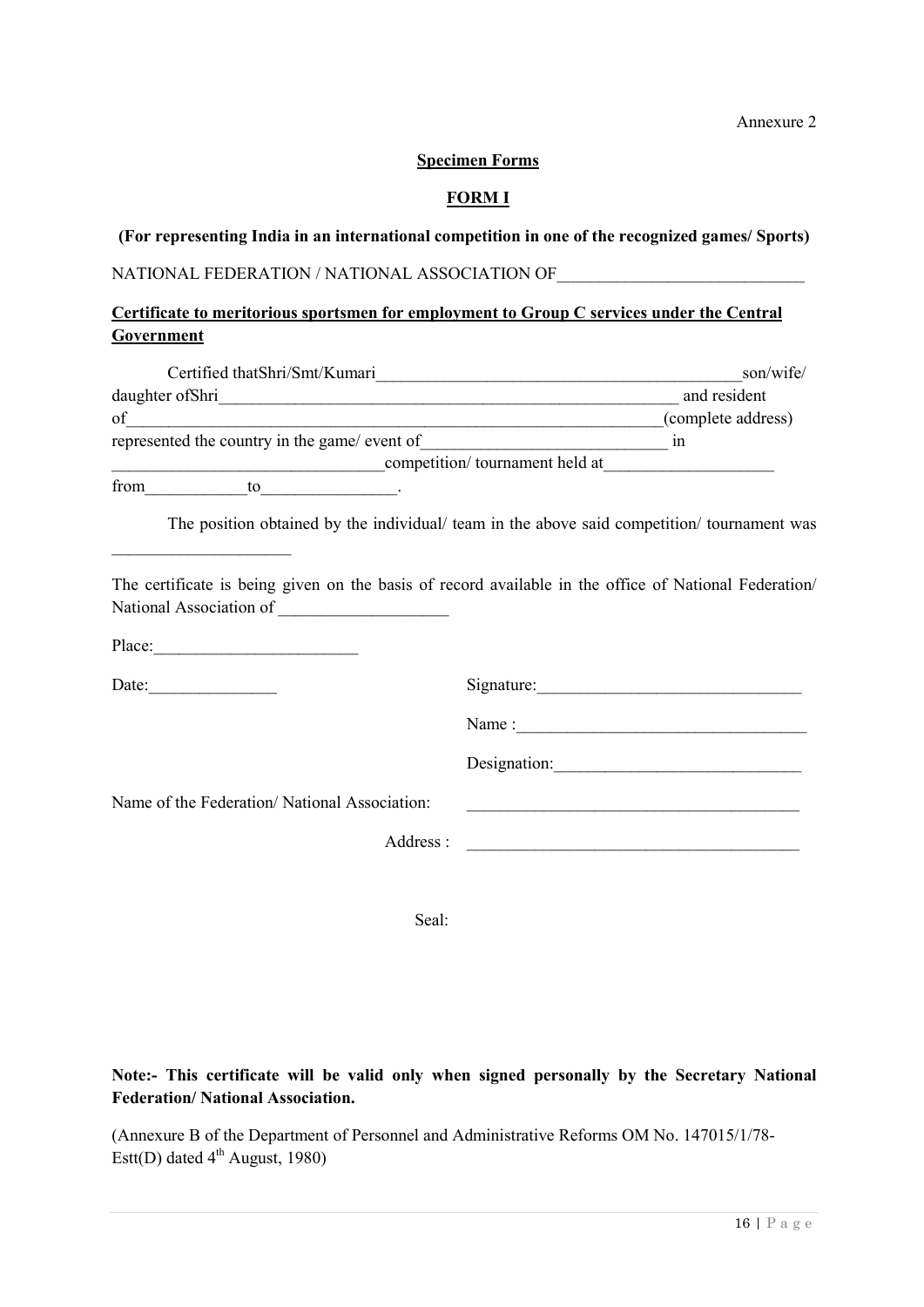| (For representing a State in India in a National Competition in one of the recognized Games/<br>Sports)                                     |          |                    |                                                            |
|---------------------------------------------------------------------------------------------------------------------------------------------|----------|--------------------|------------------------------------------------------------|
|                                                                                                                                             |          |                    |                                                            |
| Certificate to a meritorious sportsman for employment to a Group C services under the Central<br>Government.                                |          |                    |                                                            |
|                                                                                                                                             |          |                    |                                                            |
|                                                                                                                                             |          |                    |                                                            |
| Shri Manuel Communication and resident of <u>Communications</u> and resident of <u>Communications</u> and resident of <u>Communications</u> |          |                    |                                                            |
|                                                                                                                                             |          | (complete address) |                                                            |
|                                                                                                                                             |          |                    |                                                            |
|                                                                                                                                             |          |                    |                                                            |
| from to to                                                                                                                                  |          |                    |                                                            |
| The certificate is being given on the basis of record available in the office of the State Association of<br>Place:                         |          |                    |                                                            |
|                                                                                                                                             |          |                    |                                                            |
|                                                                                                                                             |          |                    |                                                            |
|                                                                                                                                             |          |                    | Designation: 2000                                          |
| Name of the State Association:                                                                                                              |          |                    |                                                            |
|                                                                                                                                             | Address: |                    | <u> 1980 - Johann Barbara, martxa alemaniar amerikan a</u> |
|                                                                                                                                             | Seal:    |                    |                                                            |

**Note:- This certificate will be valid only when signed personally by the secretary of State Association.**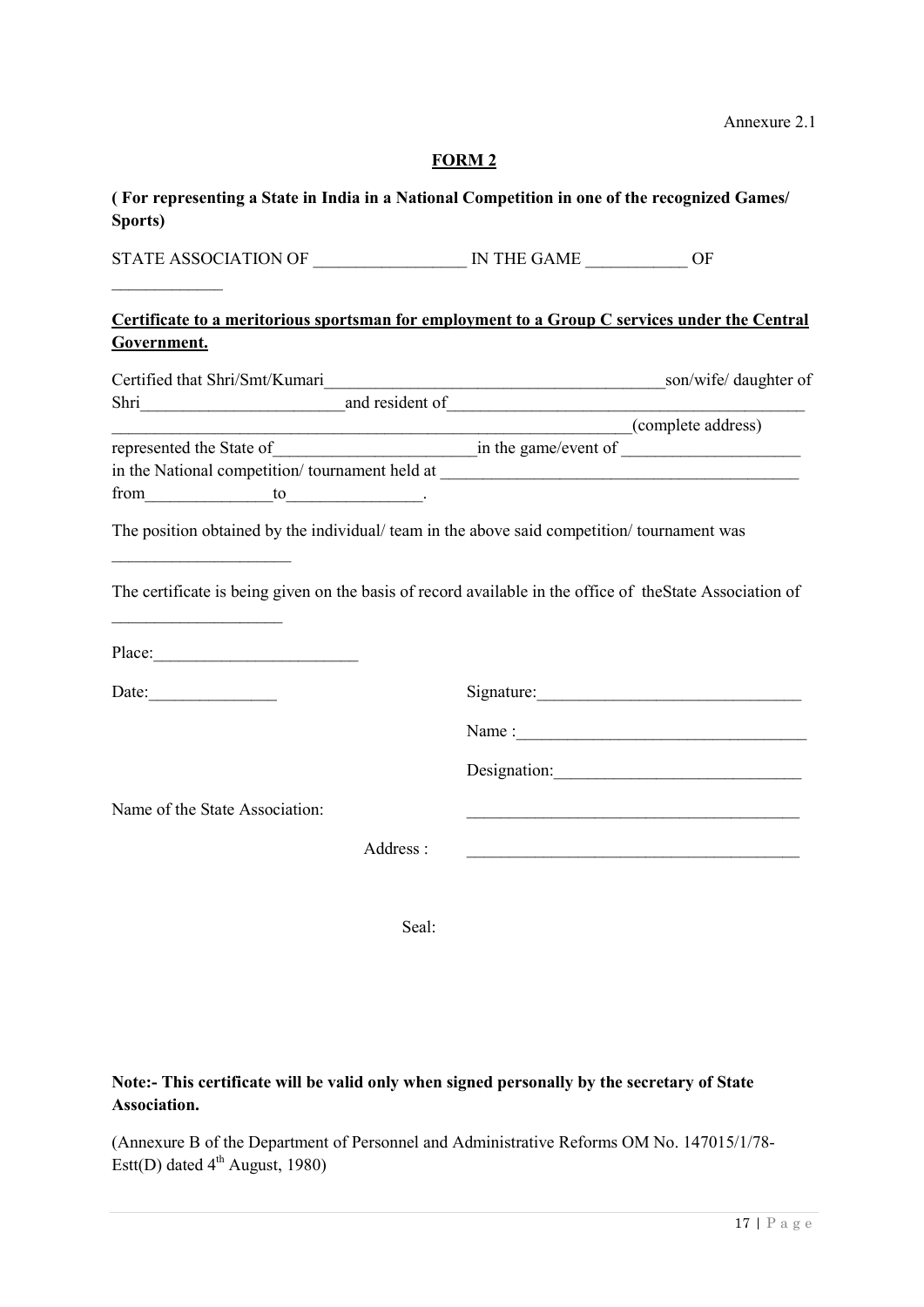# **( For representing a University in the inter University Competition in one of the recognized Games/ Sports)**

| Certificate to a meritorious sportsman for employment to a Group C services under the Central<br>Government.                                                                                                                         |                                                                                                                       |
|--------------------------------------------------------------------------------------------------------------------------------------------------------------------------------------------------------------------------------------|-----------------------------------------------------------------------------------------------------------------------|
|                                                                                                                                                                                                                                      |                                                                                                                       |
| of shri                                                                                                                                                                                                                              |                                                                                                                       |
| Complete Address) Student of                                                                                                                                                                                                         |                                                                                                                       |
| represented the university of                                                                                                                                                                                                        |                                                                                                                       |
| in the inter university competition /                                                                                                                                                                                                |                                                                                                                       |
| tournament held at <u>contract the set of the set of the set of the set of the set of the set of the set of the set of the set of the set of the set of the set of the set of the set of the set of the set of the set of the se</u> |                                                                                                                       |
| in overall change of sports in the university of ________________________________                                                                                                                                                    |                                                                                                                       |
| Date:                                                                                                                                                                                                                                | Signature:                                                                                                            |
|                                                                                                                                                                                                                                      |                                                                                                                       |
|                                                                                                                                                                                                                                      | Designation:                                                                                                          |
| Name of the University:                                                                                                                                                                                                              | <u> 1989 - Jan Barbara, manazarta da kasas da kasas da kasas da kasas da kasas da kasas da kasas da kasas da kasa</u> |
| Address:                                                                                                                                                                                                                             | <u> 1989 - Johann Barbara, martxa alemaniar argumento de la contrada de la contrada de la contrada de la contrad</u>  |
|                                                                                                                                                                                                                                      |                                                                                                                       |

Seal:

# **Note:- This certificate will be valid only when signed personally by the Dean/ Director of other officer in overall charge of sports in the university.**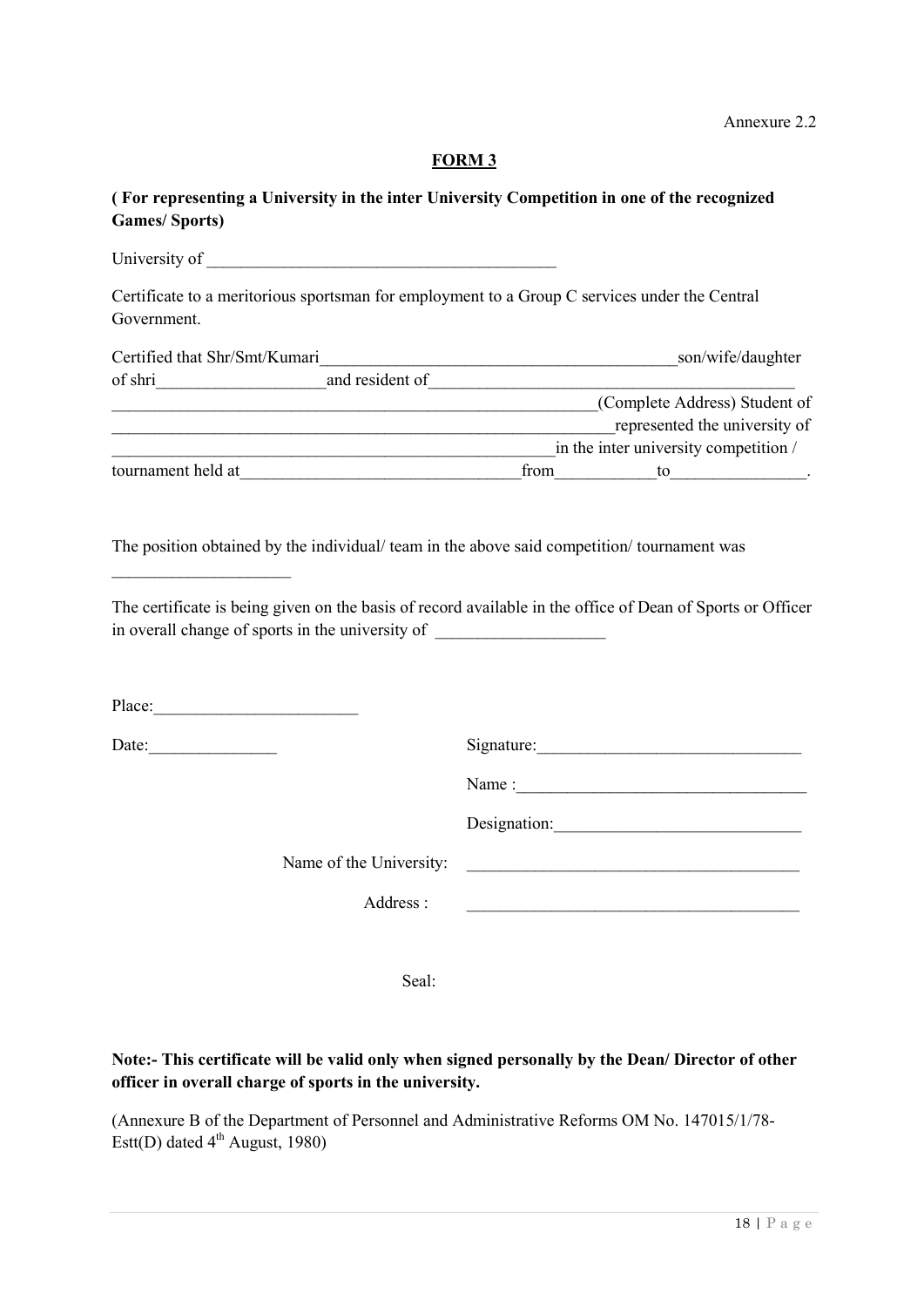#### **( For representing a State School team in the national games for School in one of the recognized Games/ Sports)**

#### DIRECTORATE OF PUBLIC INSTRUCTIONS/ EDUCATION OF THE STATE OF

\_\_\_\_\_\_\_\_\_\_\_\_\_\_\_\_\_\_\_\_\_\_\_\_\_\_\_\_\_\_\_\_\_\_\_\_\_\_\_\_\_\_

Certificate to a meritorious sportsman for employment to a Group C services under the Central Government.

| Certified that Shr/Smt/Kumari            | son/wife/ daughter of |
|------------------------------------------|-----------------------|
| Shri                                     | and resident of       |
|                                          | (complete)            |
| address )Student of                      | represented the       |
| State School team in the game / event of | in the National       |
| games for school held at                 |                       |
| from<br>to                               |                       |

The position obtained by the individual/ team in the above said competition/ tournament was

The certificate is being given on the basis of record available in the office of Directorate of Public Instructions/ Education of

Place:\_\_\_\_\_\_\_\_\_\_\_\_\_\_\_\_\_\_\_\_\_\_\_\_\_

 $\overline{\phantom{a}}$  , where  $\overline{\phantom{a}}$ 

Date:\_\_\_\_\_\_\_\_\_\_\_\_\_\_\_ Signature:\_\_\_\_\_\_\_\_\_\_\_\_\_\_\_\_\_\_\_\_\_\_\_\_\_\_\_\_\_\_\_

Name :\_\_\_\_\_\_\_\_\_\_\_\_\_\_\_\_\_\_\_\_\_\_\_\_\_\_\_\_\_\_\_\_\_\_

\_\_\_\_\_\_\_\_\_\_\_\_\_\_\_\_\_\_\_\_\_\_\_\_\_\_\_\_\_\_\_\_\_\_\_\_\_\_\_

Designation:\_\_\_\_\_\_\_\_\_\_\_\_\_\_\_\_\_\_\_\_\_\_\_\_\_\_\_\_\_

Address: \_\_\_\_\_\_\_\_\_\_\_\_\_\_\_\_\_\_\_\_\_\_\_\_\_\_\_\_\_\_\_\_\_\_\_\_\_\_\_

Seal:

**Note:- This certificate will be valid only when signed personally by the Director or Additional/ Joint or Deputy Director in overall charge of sports/ games/ for schools in the Directorate of Public instructions/ Education of the state.**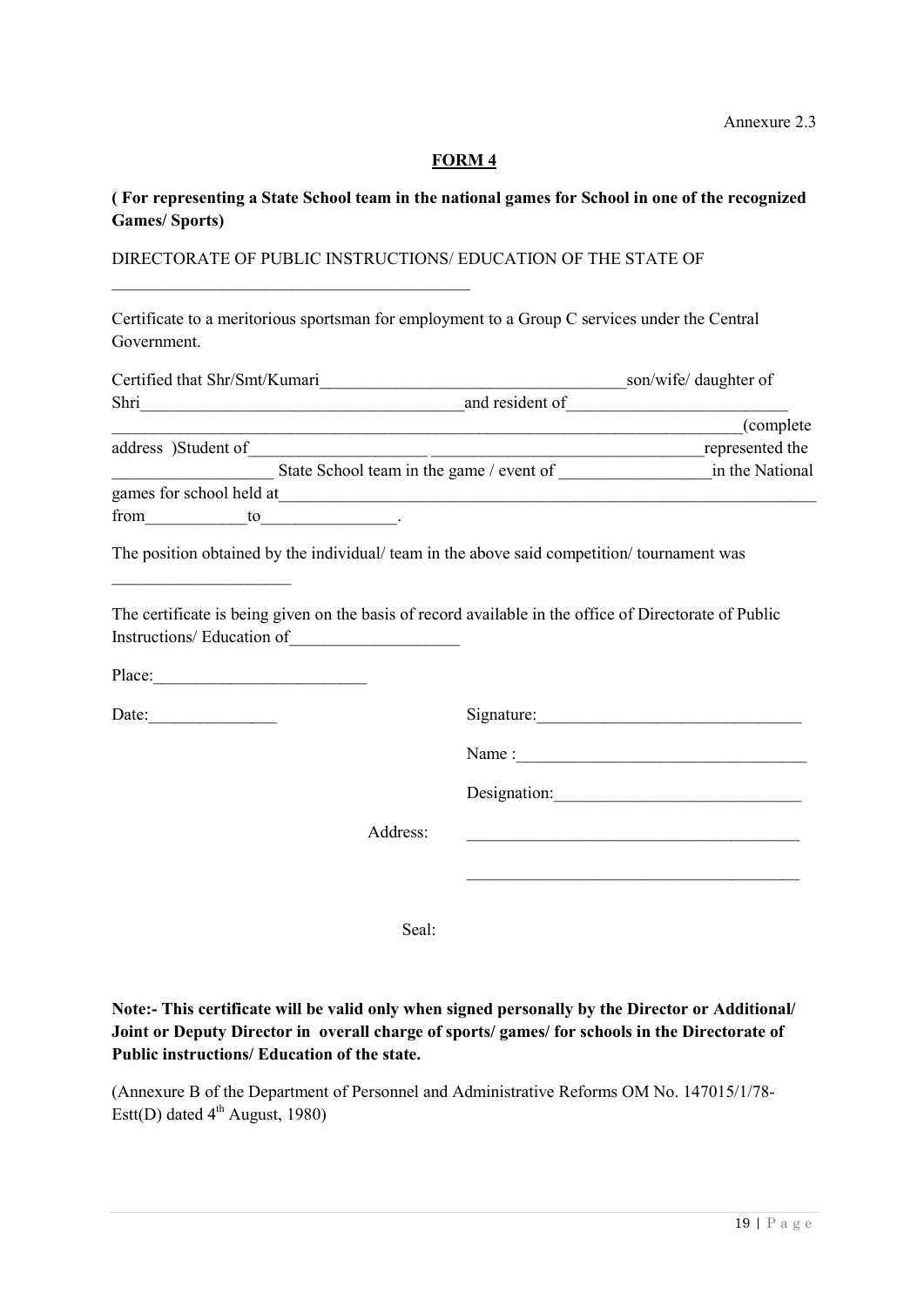### **( For the awareness in physical efficiency performances conducted by the Ministry of Education and Social Welfare)**

#### GOVERNMENT OF INDIA/ MINSISTRY OF EDUCATION AND SOCIAL WELFARE

Certificate to meritorious sportsmen for employment to a Group C services under the Central Government.

| Certified that Shr/Smt/Kumari |      | son/wife/ daughter of            |
|-------------------------------|------|----------------------------------|
| Shri                          |      | and resident of                  |
|                               |      | (complete address)               |
| represented the               |      | School team in the game / event  |
| of                            |      | in the National Competition held |
| at                            | from | tο                               |

The certificate is being given on the basis of record available in the Ministry of Education and Social Welfare

| Place: |  |
|--------|--|
|        |  |

Date: Signature:

Name :

Designation:

\_\_\_\_\_\_\_\_\_\_\_\_\_\_\_\_\_\_\_\_\_\_\_\_\_\_\_\_\_\_\_\_\_\_\_\_\_\_\_

Address: \_\_\_\_\_\_\_\_\_\_\_\_\_\_\_\_\_\_\_\_\_\_\_\_\_\_\_\_\_\_\_\_\_\_\_\_\_\_\_

Seal:

#### **Note:- This certificate will be valid only when signed personally by the Secretary or other officer in overall charge of physical efficiency in the Ministry of Education and social welfare.**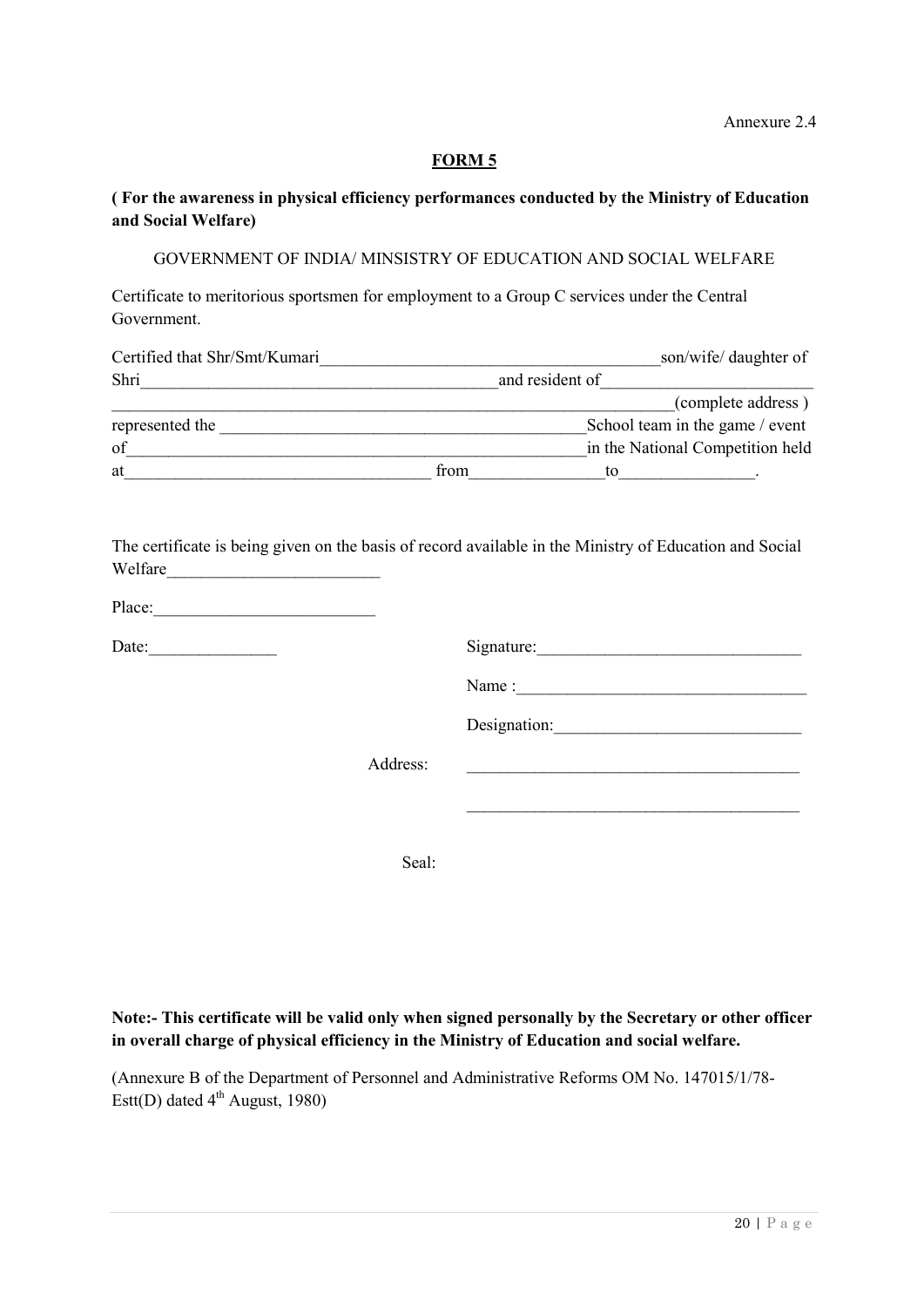# **FORM OF CERTIFICATE as prescribed in MHA OM No.42/21/49/N GS dated 28.1.1952 as revised in Dept of Personnel and Administrative reforms letter no. 36012/6/76-Estt(SCT) dated 29.10.1977, to be produced by a candidate belonging to a scheduled caste or scheduled tribe in support of his claim**

A candidate who claims to belong to one of the Scheduled Caste or the Scheduled Tribes should submit in support of his/ her claim an attested/certified copy of a certificate in the form given below, from the District Officer or the Sub-Divisional Officer or any other officer as indicated below of the District in which his parents (or surviving parent) ordinarily reside who has been designated by the State Government concerned as competent to issue such a certificate. If both his parents are dead, the officer signing the certificate should be of the district in which the candidate himself ordinarily resides otherwise than for the purpose of his own education.

(The format of the certificate to be produced by Scheduled Castes and Scheduled Tribes candidates applying for appointment to posts under Government of India)

This is to certify that Shri/Shrimati/Kumari\* \_\_\_\_\_\_\_\_\_\_\_\_\_\_\_\_\_\_\_\_\_\_\_\_\_\_\_ son/daughter of  $\frac{1}{\text{if } \frac{1}{\text{if } \frac{1}{\text{if } \frac{1}{\text{if } \frac{1}{\text{if } \frac{1}{\text{if } \frac{1}{\text{if } \frac{1}{\text{if } \frac{1}{\text{if } \frac{1}{\text{if } \frac{1}{\text{if } \frac{1}{\text{if } \frac{1}{\text{if } \frac{1}{\text{if } \frac{1}{\text{if } \frac{1}{\text{if } \frac{1}{\text{if } \frac{1}{\text{if } \frac{1}{\text{if } \frac{1}{\text{if } \frac{1}{\text{if } \frac{1}{\text{if }$ of the State/ Union Territory\* Caste/Tribes\* which is recognized as a Scheduled Castes/ Scheduled Tribes\* under:- The Constitution (Scheduled Castes) order, 1950 The Constitution (Scheduled Tribes) order, 1950 \_\_\_\_\_\_\_\_\_\_\_\_\_\_\_\_\_\_\_\_ The Constitution (Scheduled Castes) Union Territories order, 1951\* \_\_\_\_\_\_\_\_\_\_\_\_\_\_\_\_\_\_\_\_\_ The Constitution (Scheduled Tribes) Union Territories Order, 1951\* \_\_\_\_\_\_\_\_\_\_\_\_\_\_\_\_\_\_\_\_\_\_\_ As amended by the Scheduled Castes and Scheduled Tribes Lists (Modification) order, 1956, the Bombay Reorganization Act, 1960 & the Punjab Reorganization Act, 1966, the State of Himachal Pradesh Act 1970, the North-Eastern Area (Reorganization) Act, 1971and the Scheduled Castes and Scheduled Tribes Order (Amendment) Act, 1976. The Constitution (Jammu & Kashmir) Scheduled Castes Order, 1956 \_\_\_\_\_\_\_\_\_\_\_\_\_\_\_\_\_ The Constitution (Andaman and Nicobar Islands) Scheduled Tribes Order, 1959 as amended by the Scheduled Castes and Scheduled Tribes order (Amendment Act), 1976\*.The Constitution (Dadra and Nagar Haveli) Scheduled Castes order 1962.The Constitution (Dadra and Nagar Haveli) Scheduled Tribes Order 1962@. The Constitution (Pondicherry) Scheduled Castes Order 1964@ The Constitution (Scheduled Tribes) (Uttar Pradesh) Order, 1967 @ The Constitution (Goa, Daman & Diu) Scheduled Castes Order, 1968@ The Constitution (Goa, Daman & Diu) Scheduled Tribes Order 1968 @ The Constitution (Nagaland) Scheduled Tribes Order, 1970 @ The Constitution (Sikkim) Scheduled Castes Order 1978@ The Constitution (Sikkim) Scheduled Tribes Order 1978@The Constitution (Jammu & Kashmir)Scheduled Tribes Order 1989@ The Constitution (SC)orders (Amendment) Act, 1990@ The Constitution (ST)orders (Amendment) Ordinance 1991@ The Constitution (ST) orders (Second Amendment) Act, 1991@ The Constitution (ST) orders (Amendment) Ordinance 1996@ The Scheduled Caste and Scheduled Tribe Orders (Amendment) Act 2002@ The Constitution (Scheduled Caste) Orders (Amendment) Act 2002@ The Constitution (Scheduled Caste and Scheduled Tribe) Orders (Amendment) Act 2002@ The Constitution (Scheduled Caste) Order (Amendment)Act 2007@. % Applicable in the case of Scheduled Castes, Scheduled Tribes persons who have migrated from one State/ Union Territory Administration.

2. This certificate is issued on the basis of the Scheduled Castes/ Scheduled Tribes certificate issued to Shri/Shrimati Father/mother of Shri/Srimati/Kumari\* of village/town\* in in the  $\frac{1}{\text{State/Union}}$  of the  $\frac{1}{\text{State/Union}}$ District/Division\* who belong to the State/Union Territory\* Caste/Tribe\* who belong to the which is recognized as a Scheduled Caste/Scheduled Tribe \* in the State/Union Territory\* of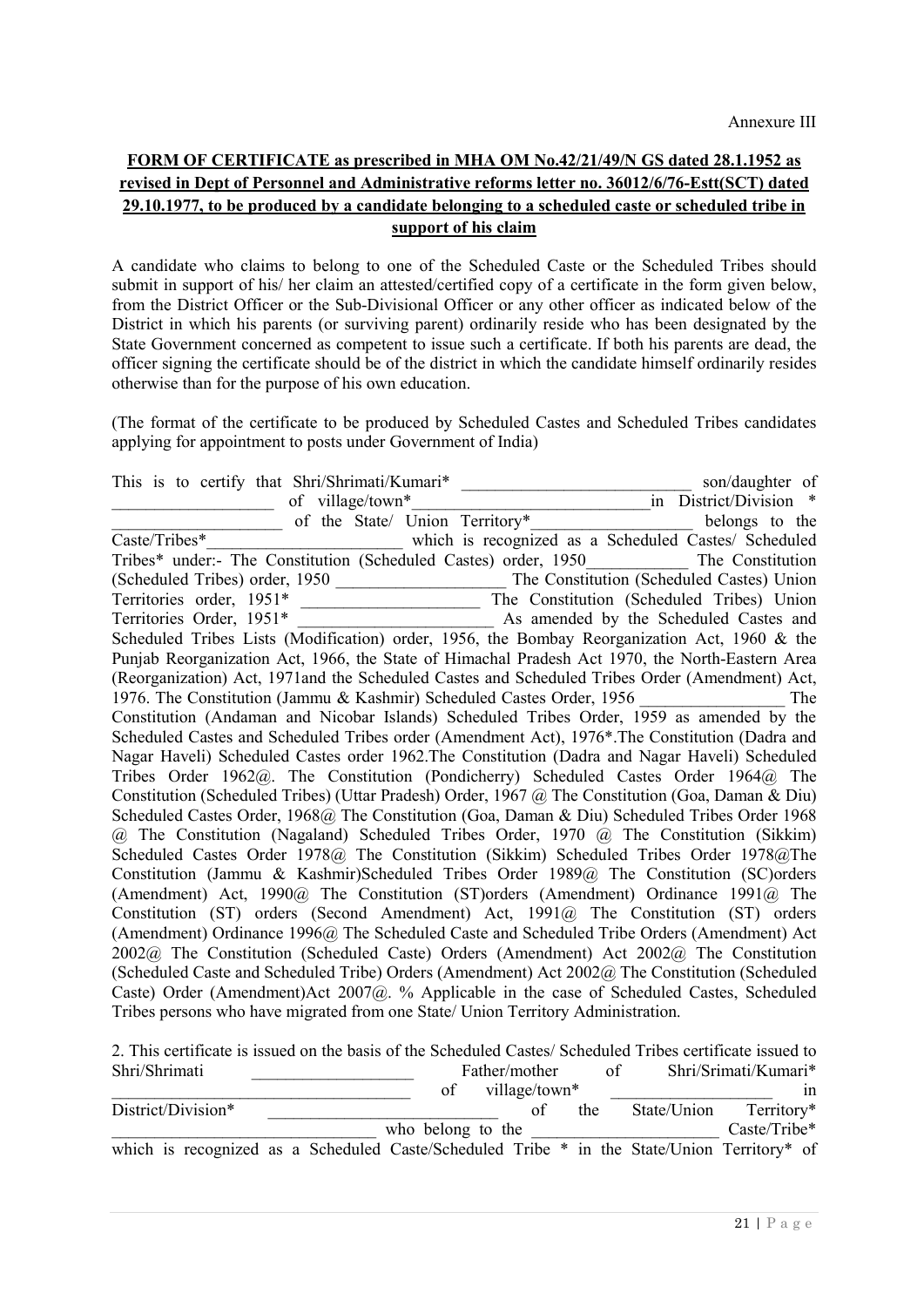$\overline{3. \text{Shri} / \text{Smt} / \text{K} }$ um\* and/or his/her\* family ordinarily reside (s) in Village/Town<br>of District/Division of the State/Union Territory of District/Division of the State/Union Territory of

> Signature Designation (with seal of office)

Place Date

 $\frac{1}{2}$  ,  $\frac{1}{2}$  ,  $\frac{1}{2}$  ,  $\frac{1}{2}$  ,  $\frac{1}{2}$  ,  $\frac{1}{2}$  ,  $\frac{1}{2}$  ,  $\frac{1}{2}$  ,  $\frac{1}{2}$  ,  $\frac{1}{2}$  ,  $\frac{1}{2}$  ,  $\frac{1}{2}$  ,  $\frac{1}{2}$  ,  $\frac{1}{2}$  ,  $\frac{1}{2}$  ,  $\frac{1}{2}$  ,  $\frac{1}{2}$  ,  $\frac{1}{2}$  ,  $\frac{1$ 

\* Please delete the words which are not applicable

@ Please quote \*\* specific presidential order

% Delete the paragraph which is not applicable.

NOTE: The term ordinarily reside(s) used here will have the same meaning as in section 20 of the Representation of the People Act, 1950.

\*\* List of authorities empowered to issue Caste/Tribe Certificates:

(i) District Magistrate/ Additional District Magistrate/ Collector/ Deputy Commissioner/ Additional Deputy Commissioner/ Dy. Collector/1st Class Stipendiary Magistrate/ Sub-Divisional Magistrate/ Extra-Assistant Commissioner/ Taluka Magistrate/Executive Magistrate.

(ii) Chief Presidency Magistrate/ Additional Chief Presidency Magistrate/ Presidency Magistrate.

(iii) Revenue Officers not below the rank of Tahsildar.

(iv) Sub-Divisional Officers of the area where the candidate and/or his family normally resides.

NOTE: ST candidates belonging to KERALA State should submit caste certificate ONLY FROM THE REVENUE DIVISIONAL OFFICER.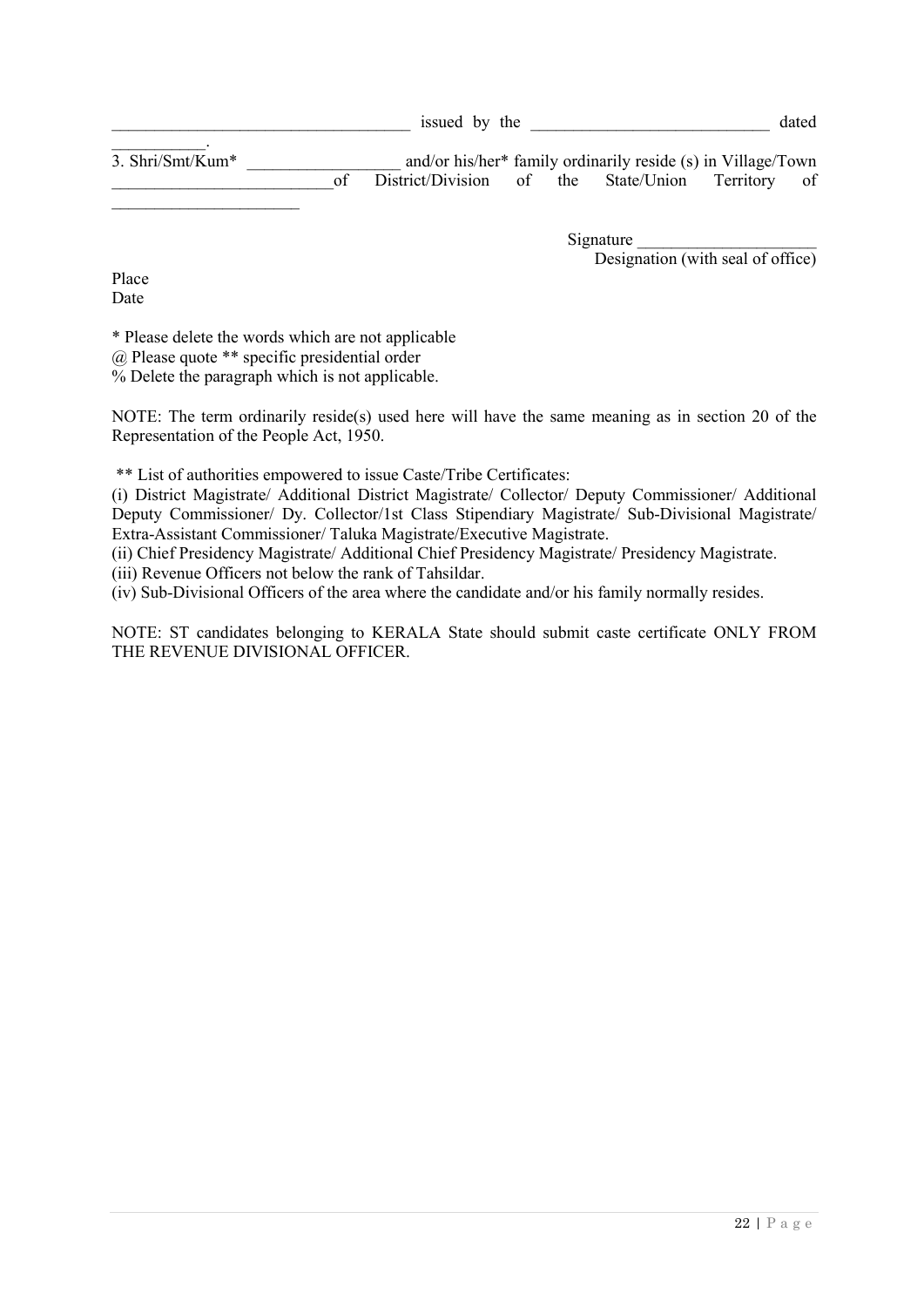#### **Annexure IV**

#### **(Form of Certificate to be produced by Other Backward Classes)**

This is to certify that Shri/Smt./Kumari<br>of son/daughter of of village/ town in \_\_\_\_\_\_\_\_\_\_\_\_\_\_\_\_\_\_\_\_\_\_\_\_\_\_\_\_\_\_ District/Division \_\_\_\_\_\_\_\_\_\_\_\_\_\_\_\_\_\_\_\_\_ in belongs to the Community which is recognized as a backward class under the Government of India, Ministry of Social Justice and Empowerment's Resolution No. \_\_\_\_\_\_\_\_\_\_\_\_\_\_\_\_\_\_\_\_\_\_\_\_\_\_ dated \_\_\_\_\_\_\_\_\_\_\_\_\_\_\_ \*  $\overline{\text{and/or his/her family ordinary residue(s) in}}$  the District/Division of the 2003 State/Union State/Union Territory. This is also to certify that he/she does not belong to the persons/ sections (Creamy Layer) mentioned in Column 3 of the Scheduled to the Government of India, Department of Personnel & Training O.M. No. 36012/22/93-Estt(SCT)dated 8.9.1993\*\*.

> District Magistrate Deputy Commissioner etc.

Dated:

Seal:

\* The authority issuing the certificate may have to mention the details of Resolution of Government of India, in which the caste of the candidate is mentioned as OBC.

\*\* As amended from time to time.

Note: The term "Ordinarily" used here will have the same meaning as in Section 20 of the Representation of the People Act, 1950. -------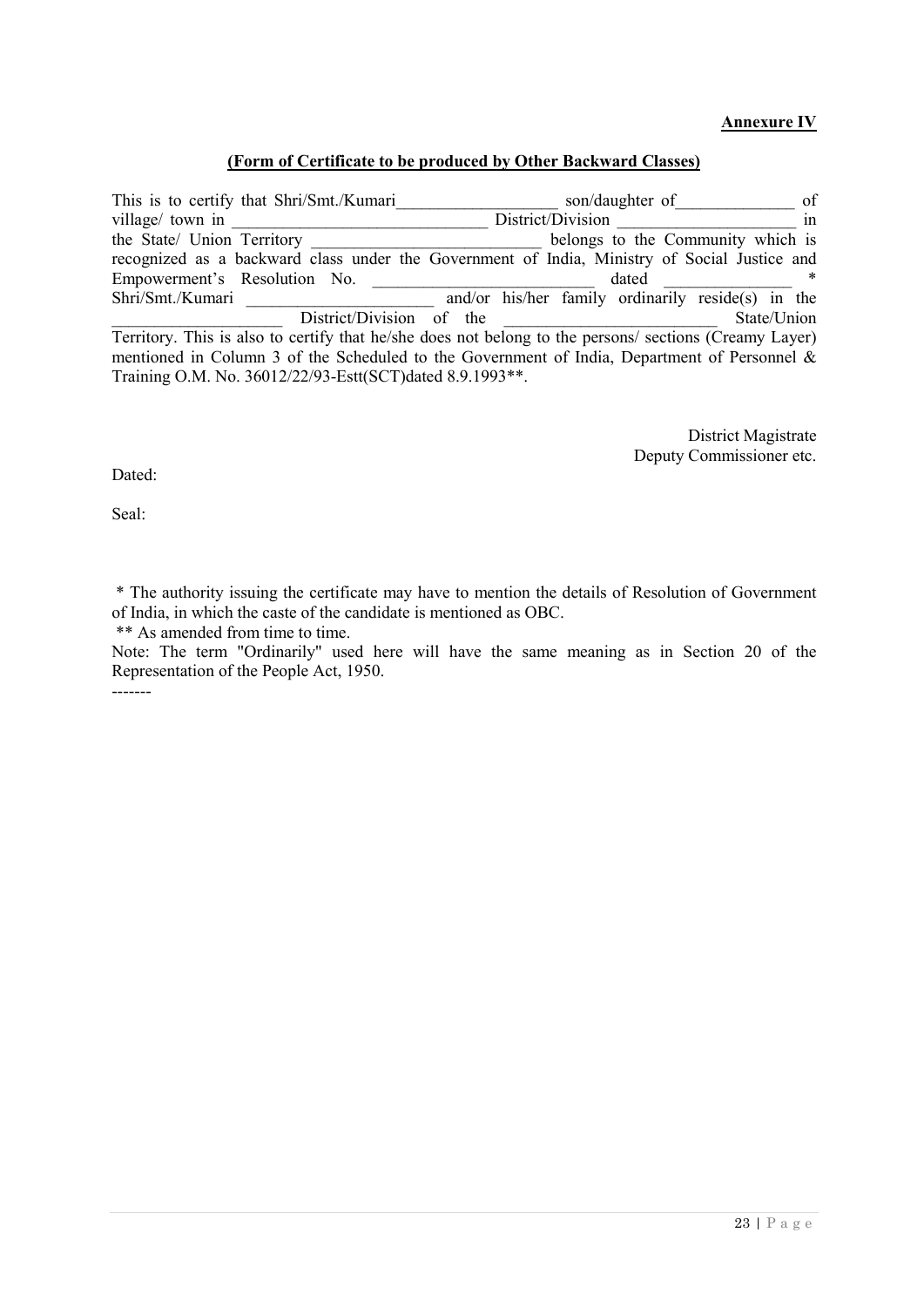#### **Annexure-V**

#### **(Form of Certificate to be produced by Economically Weaker Sections)**

| Government of                                                                                    |                                                           |          |                           |                      |    |       |
|--------------------------------------------------------------------------------------------------|-----------------------------------------------------------|----------|---------------------------|----------------------|----|-------|
|                                                                                                  | (Name & Address of the authority issuing the certificate) |          |                           |                      |    |       |
|                                                                                                  |                                                           |          |                           |                      |    |       |
| INCOME& ASSEST CERTIFICATETO BE PRODUCED BY                                                      |                                                           |          |                           |                      |    |       |
|                                                                                                  | <b>ECONOMICALLYWEAKERSECTIONS</b>                         |          |                           |                      |    |       |
| Certificate No.<br>Date                                                                          |                                                           |          | <b>VALID FORTHE YEAR.</b> |                      |    |       |
|                                                                                                  |                                                           |          |                           |                      |    |       |
| This is to certify that Shri/Smt./Kumari                                                         |                                                           |          |                           | son/daughter/wife of |    |       |
|                                                                                                  | permanent                                                 | resident | of                        |                      |    |       |
| Village/Street,                                                                                  | Office<br>Post                                            |          |                           | District.            | 1n | the   |
| State/ Union Territory                                                                           |                                                           |          | Pin Code                  |                      |    | Whose |
| photograph is attested below belongs to Economically Weaker Sections, since the gross annual     |                                                           |          |                           |                      |    |       |
| income* of his/ her family ** is below Rs.8 Lakh (Rupees Eight Lakh only) for the financial year |                                                           |          |                           |                      |    |       |
| . His/her family does not own or possess any of the following assets *** :                       |                                                           |          |                           |                      |    |       |
| 5 acres of agricultural land and above;<br>I.                                                    |                                                           |          |                           |                      |    |       |
| Residential flat of 1000 sq. ft. and above;<br>П.                                                |                                                           |          |                           |                      |    |       |
| Residential plot of 100 sq.yards and above in notified municipalities;<br>III.                   |                                                           |          |                           |                      |    |       |

IV. Residential plot of 200 sq. yards and above in areas other than the notified municipalities

2. Shri/Smt./Kumari belongs to the caste which is not recognized as a Scheduled Caste, Scheduled Tribe and Other Backward Classes(Central List).

|               |      | Signature with seal of Office |  |  |  |
|---------------|------|-------------------------------|--|--|--|
| Recent        | Name | Designation                   |  |  |  |
| Passport size |      |                               |  |  |  |
| attested      |      |                               |  |  |  |
| photograph of |      |                               |  |  |  |
| the applicant |      |                               |  |  |  |
|               |      |                               |  |  |  |

\*Note1: Income covered all sources i.e. salary, agriculture, business, profession etc.

\*\* Note 2: The term 'Family' for this purpose include the person, who seeks benefit of reservation, his/ her parents and Siblings below the age of 18 years as also his/her spouse and children below the age of 18 years.

\*\*\*Note 3: The property held by a "Family" in different locations or different places/cities have been clubbed while applying the land or property holding test to determine EWS status.